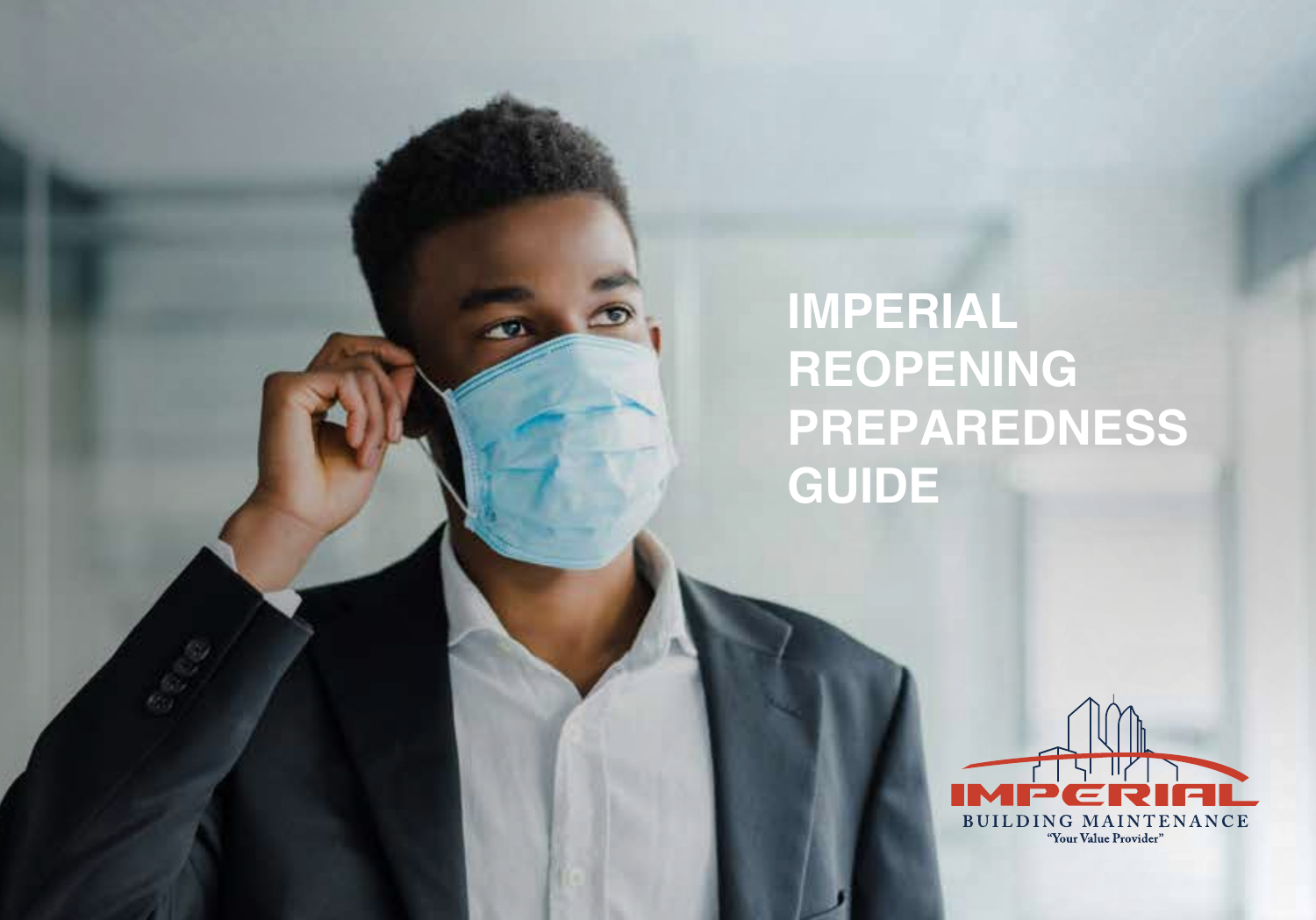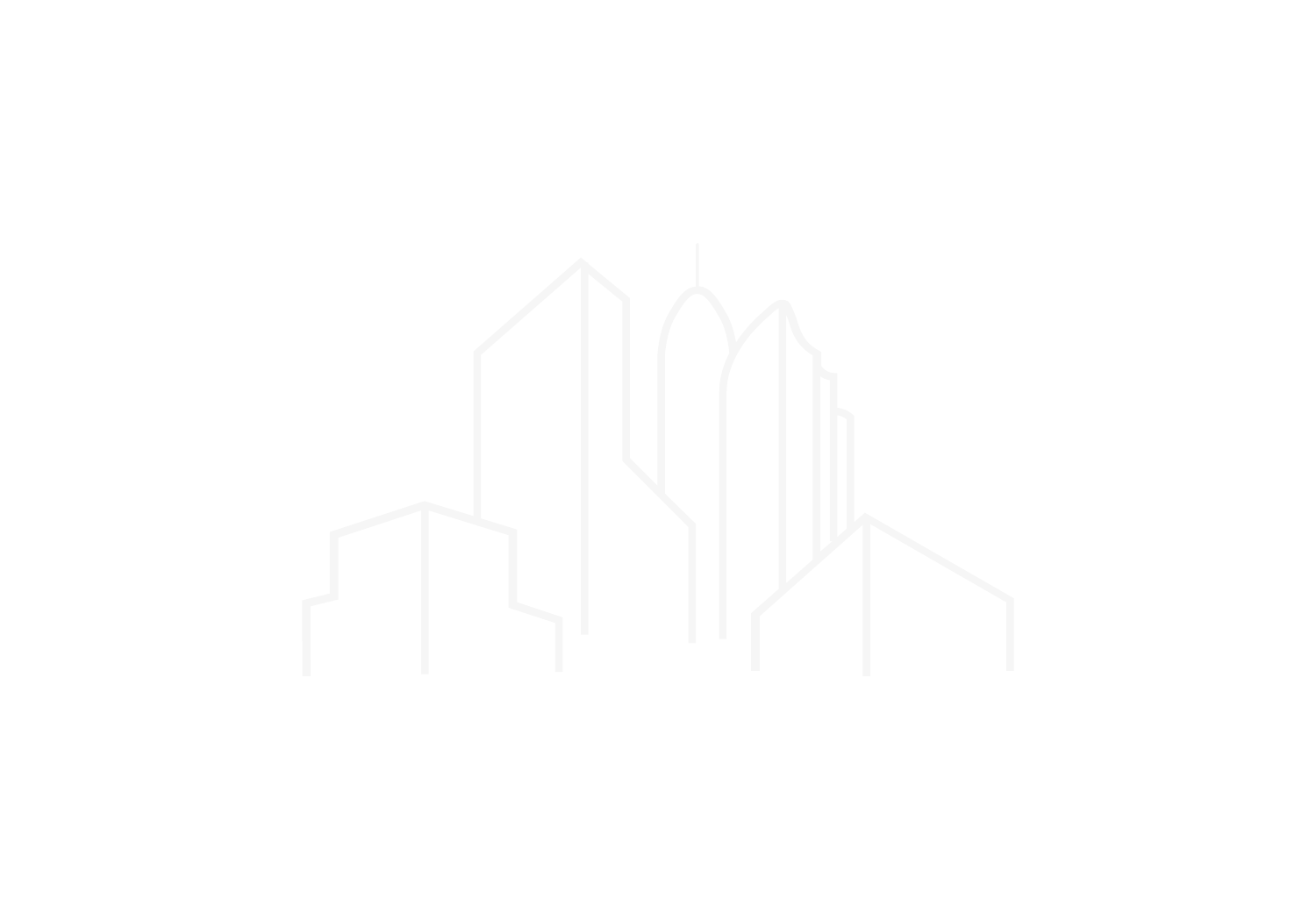

As a cleaning company, we believe we have the responsibility of contributing to a healthier community. Our commitment to wellness surpasses our duty towards our clients and reaches every single company we have ever had contact with.

We recognize that our mission goes beyond providing a service. We must use our experience and expertise to help our world prepare and adapt to our new reality. We are facing challenging times, and we must overcome them as a single community.

We hope this manual equips you with practical steps and valuable knowledge.

Our team of specialists is ready and looking forward to assisting you in any possible way.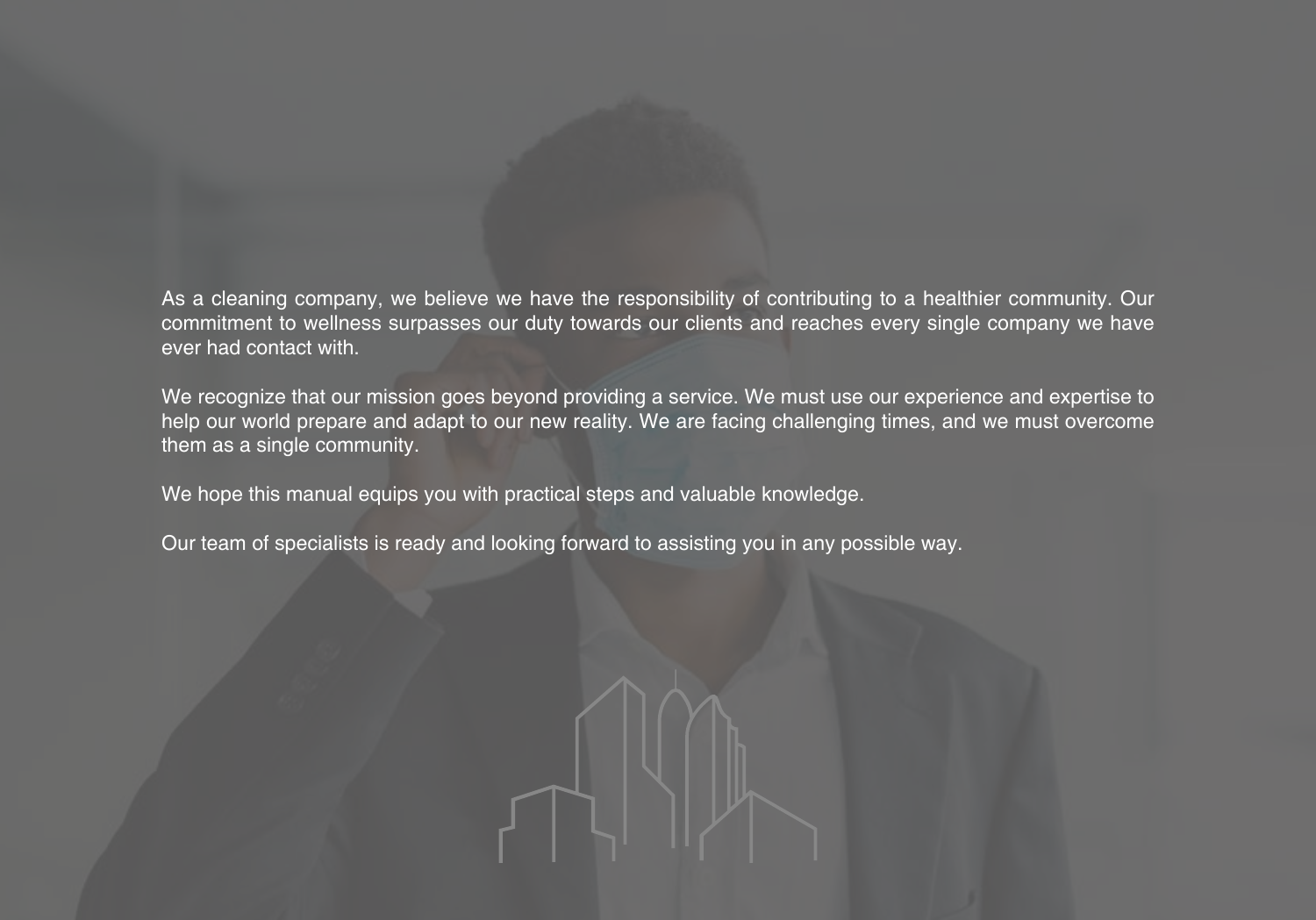# **INTRODUCTION**

Humankind was left with a puzzle. The COVID-19 pandemic reshaped our lives. Facility managers, business owners, and occupational health & safety inspectors were all caught by surprise, just like everyone else.

But, even during these challenging times, we are the ones who must come up with a solution, a way out, a plan to adapt the old obligations we all hold, like work, school, social interactions to our new reality.

It is our job to find a safe way to lead society back to "normal," even though "normal" will look completely different from now on.

It can be overwhelming and confusing to establish the best practices to guarantee a safe return and continuous smooth operations. Considering that, Imperial experts created this manual to guide you through the best available options that are both practical and efficient to prevent contamination, address any potential casualties, and lead you through the reopening phase of your facility.

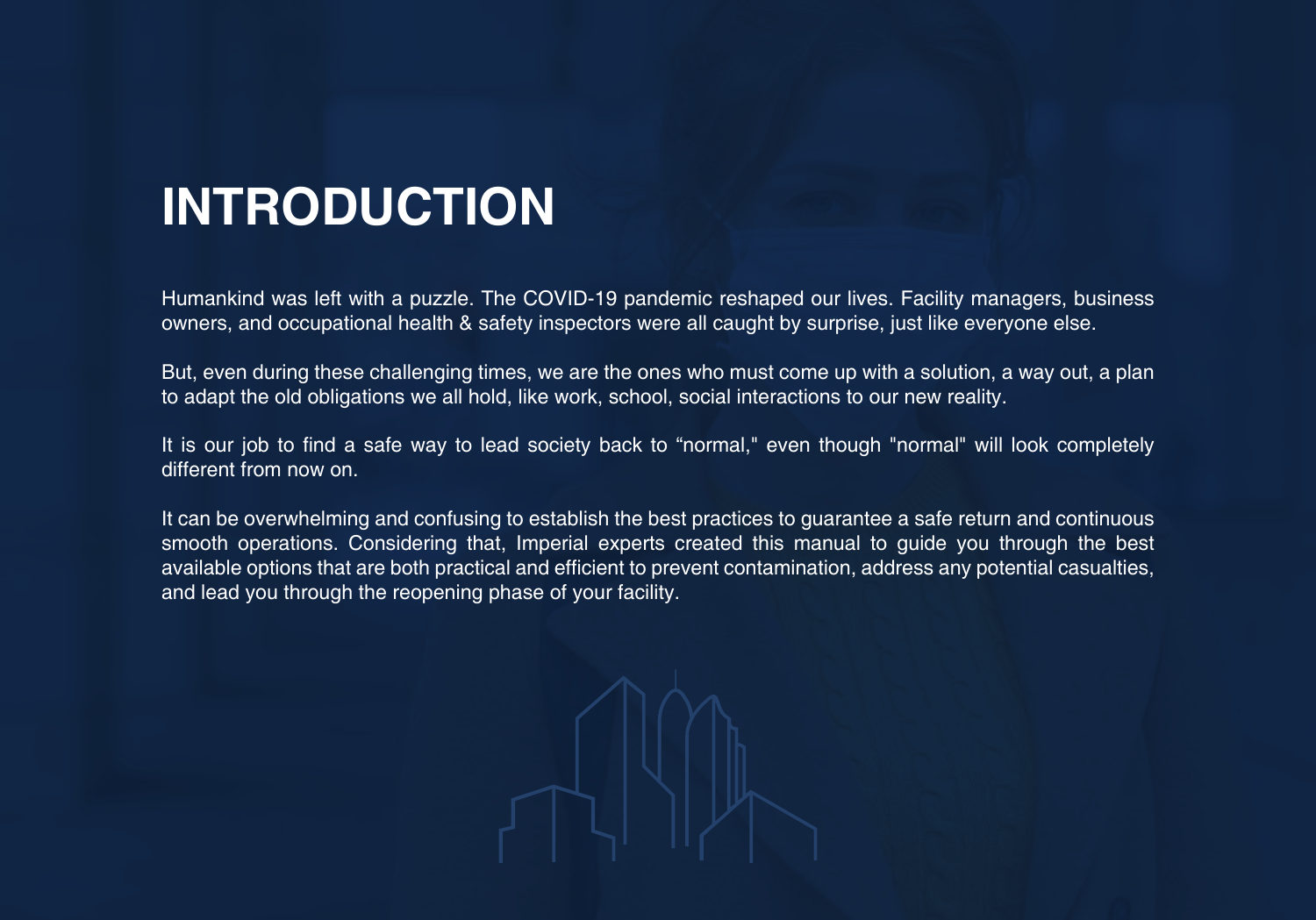# **SUMMARY**

| 01 - Understanding crucial concepts: cleaning vs sanitizing vs disinfecting  Page 05                        |         |
|-------------------------------------------------------------------------------------------------------------|---------|
|                                                                                                             | Page 09 |
| • What you should consider when preparing your Employees for a safe reopening per OSHA<br>& CDC quidelines. |         |
| • What you should consider when preparing your Facility for a safe reopening per OSHA &<br>CDC guidelines.  |         |
| • Imperial recommendations for a safe reopening.                                                            |         |
|                                                                                                             | Page 17 |
| • How we are preparing our Specialists to serve your facility at the reopening phase.                       |         |
| • Our ongoing procedures to maintain consistent safety deliverables.                                        |         |
| 04 - What to do if there is confirmed COVID-19 exposure in your building servers-                           | Page 22 |
|                                                                                                             | Page 26 |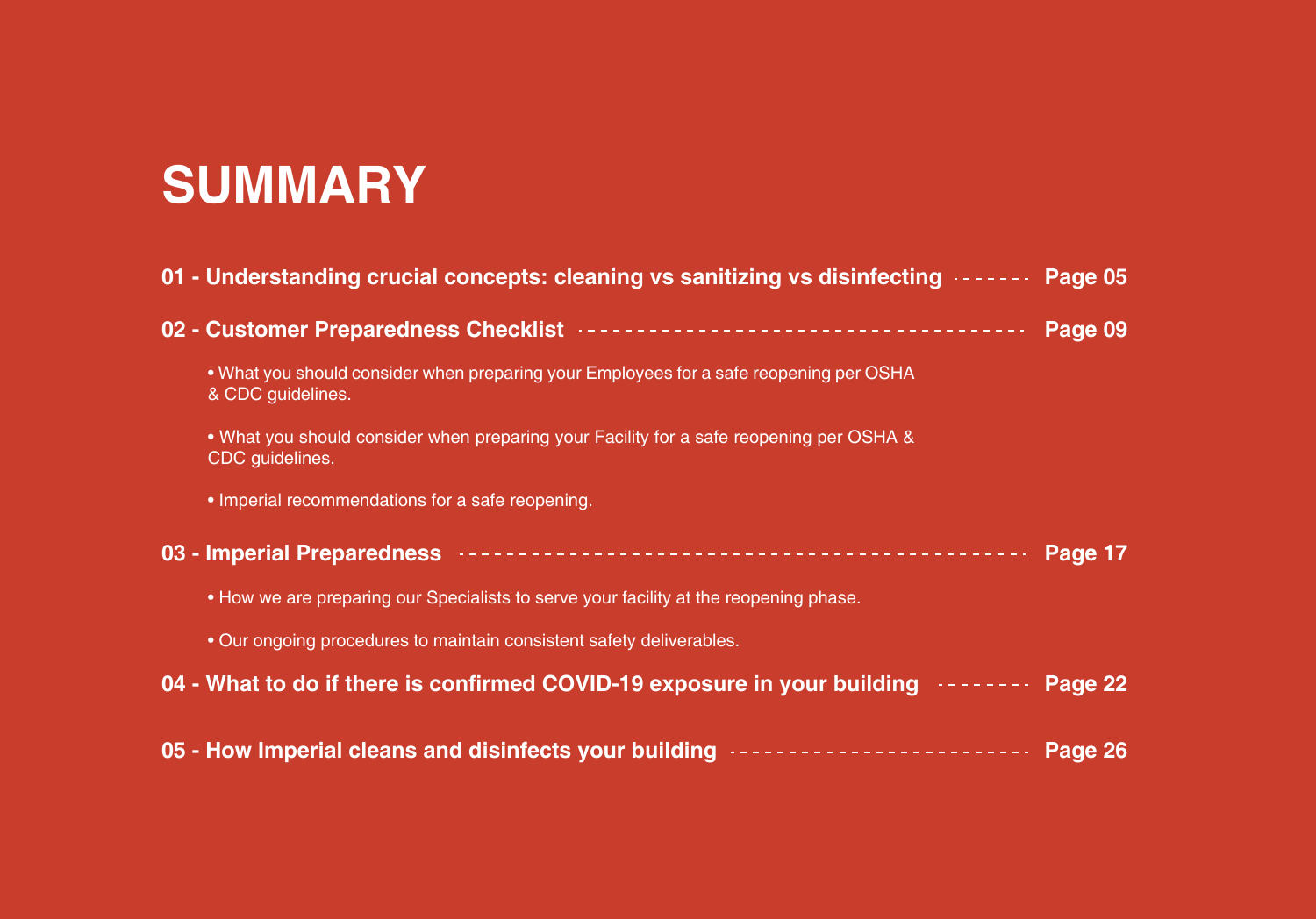**Understanding crucial concepts:** cleaning vs sanitizing vs disinfecting.

**01**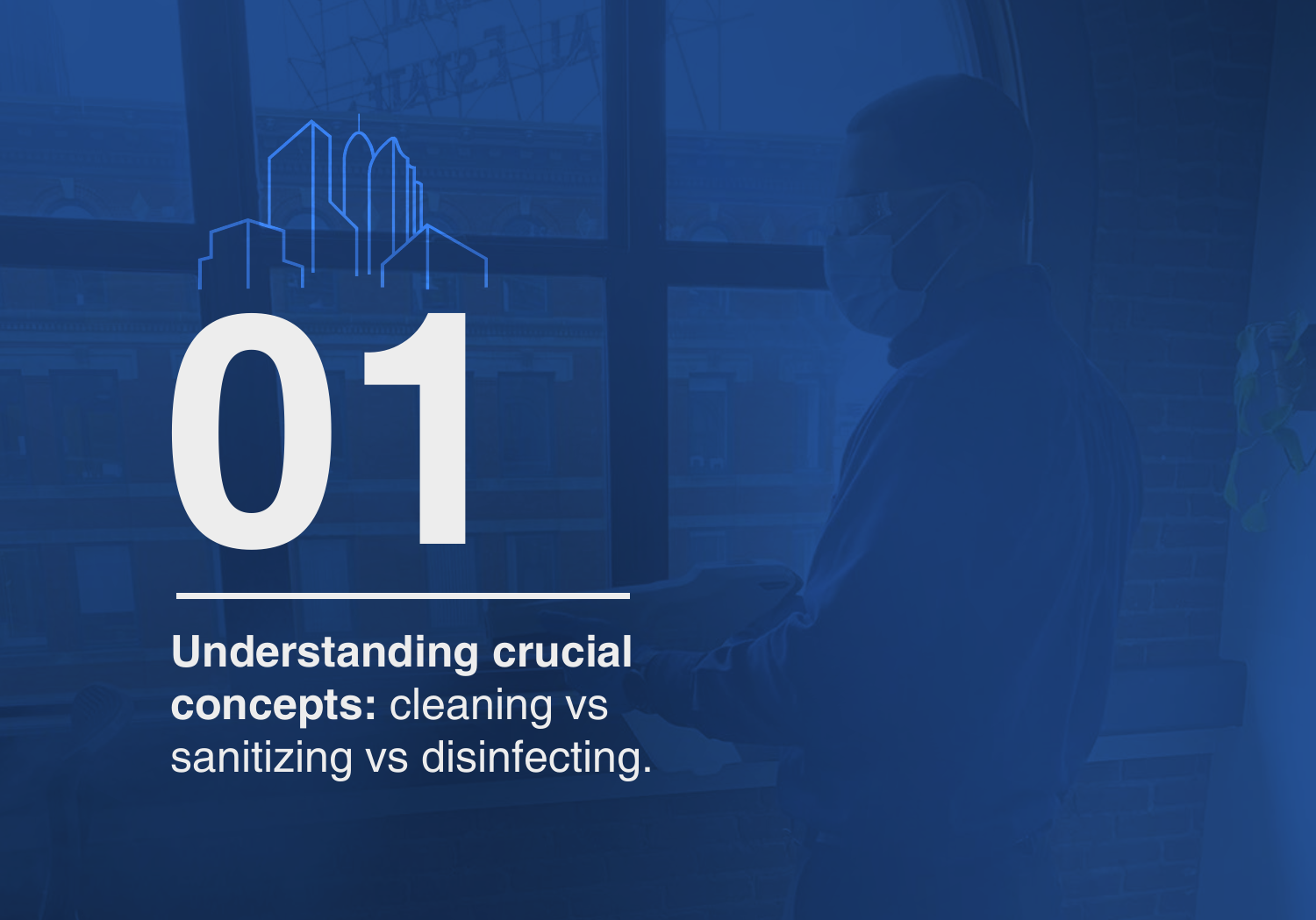## **Cleaning vs. Sanitizing vs. Disinfecting**

One is not better than the other; each serves different purposes for distinctive environments and demands.

Before the pandemic, custodial instructions such as keep a building "clean" or "sanitary" seemed to be enough in certain circumstances. Stricter standards could even be perceived as wasteful. The general public couldn't quite conceive the value or need of disinfection. Now, disinfection is not only relevant, but it is also essential to guarantee that businesses remain open.

It is urgent to educate ourselves on the cleaning and disinfection language so that we can make smart choices on the best plan for each facility.

**So, what are the differences between cleaning, sanitizing, and disinfection, according to CDC?**

## **Cleaning**

Cleaning is the removal of germs, debris, impurities, dust, and dirt from surfaces. It does not necessarily kill germs but removes them, lowering their numbers and the risk of spreading infection. It is essential for the overall building wellness because it combats allergens and makes the environment less favorable for microorganisms.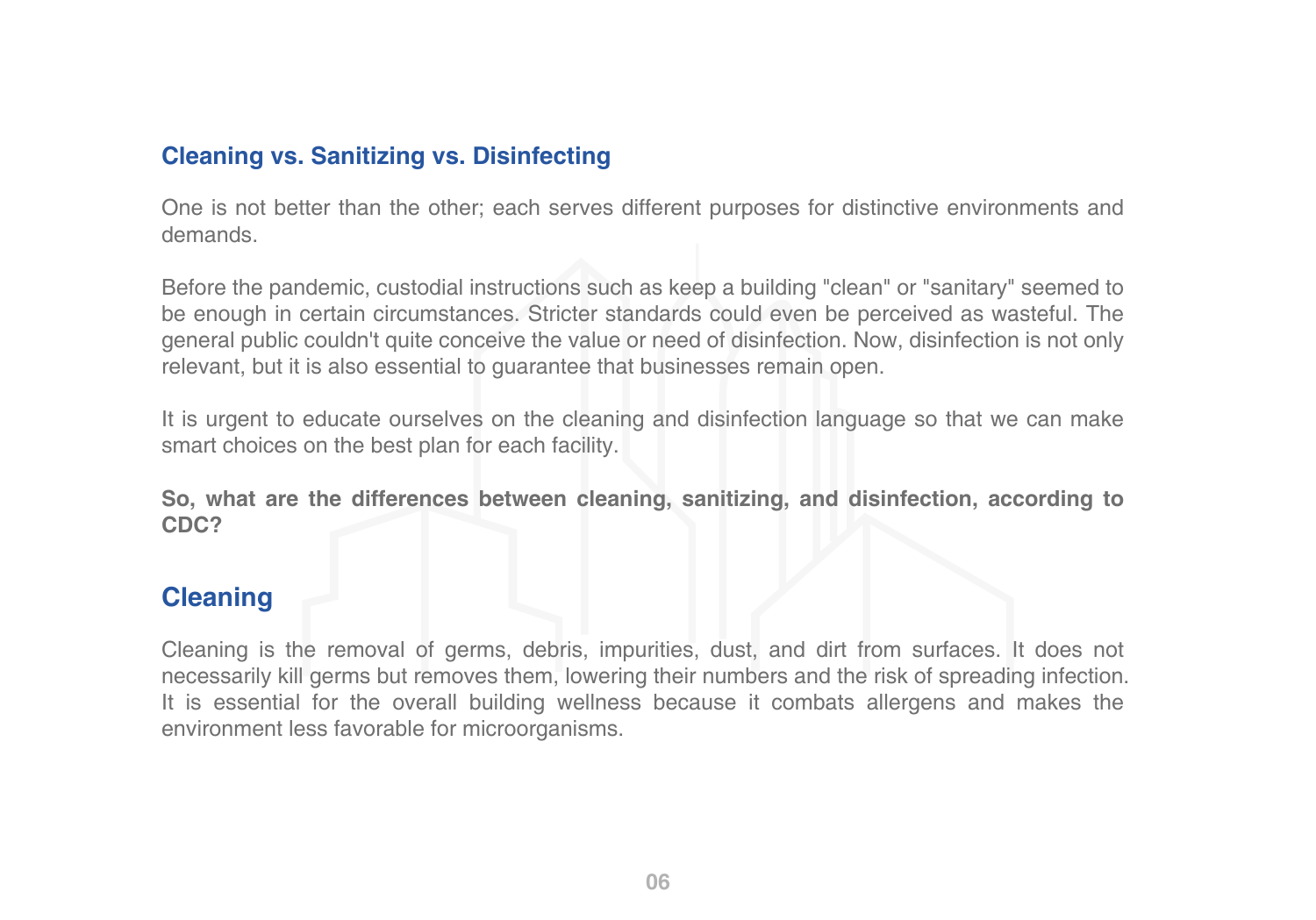Cleaning is sufficient to maintain low-risk surfaces that are not frequently touched, and therefore do not represent a contamination hazard. Windows (in/out), for example, are not a usual source of contamination.

It is crucial to consider the environment before assuming what is or isn't a high-risk surface. In an office, floors are not seen as high-risk surfaces, but the assessment changes if we consider a daycare.

Cleaning usually involves a mechanical action, like vacuuming, scrubbing, wiping, dusting.

## **Sanitizing**

Sanitizing lowers the number of germs on surfaces or objects to a safe level that wouldn't affect our health. This process does not claim to completely kill the occurrence and growth of bacteria, viruses, and fungi, but it decreases the microorganisms of public health importance to levels considered safe.

This method is largely employed in food processing and preparation.

Cleaning is a mandatory step before sanitization. Cutting corners will compromise sanitization effectiveness because if the object is full of debris, the sanitizer will not have the necessary contact with the surface to fulfill its purpose.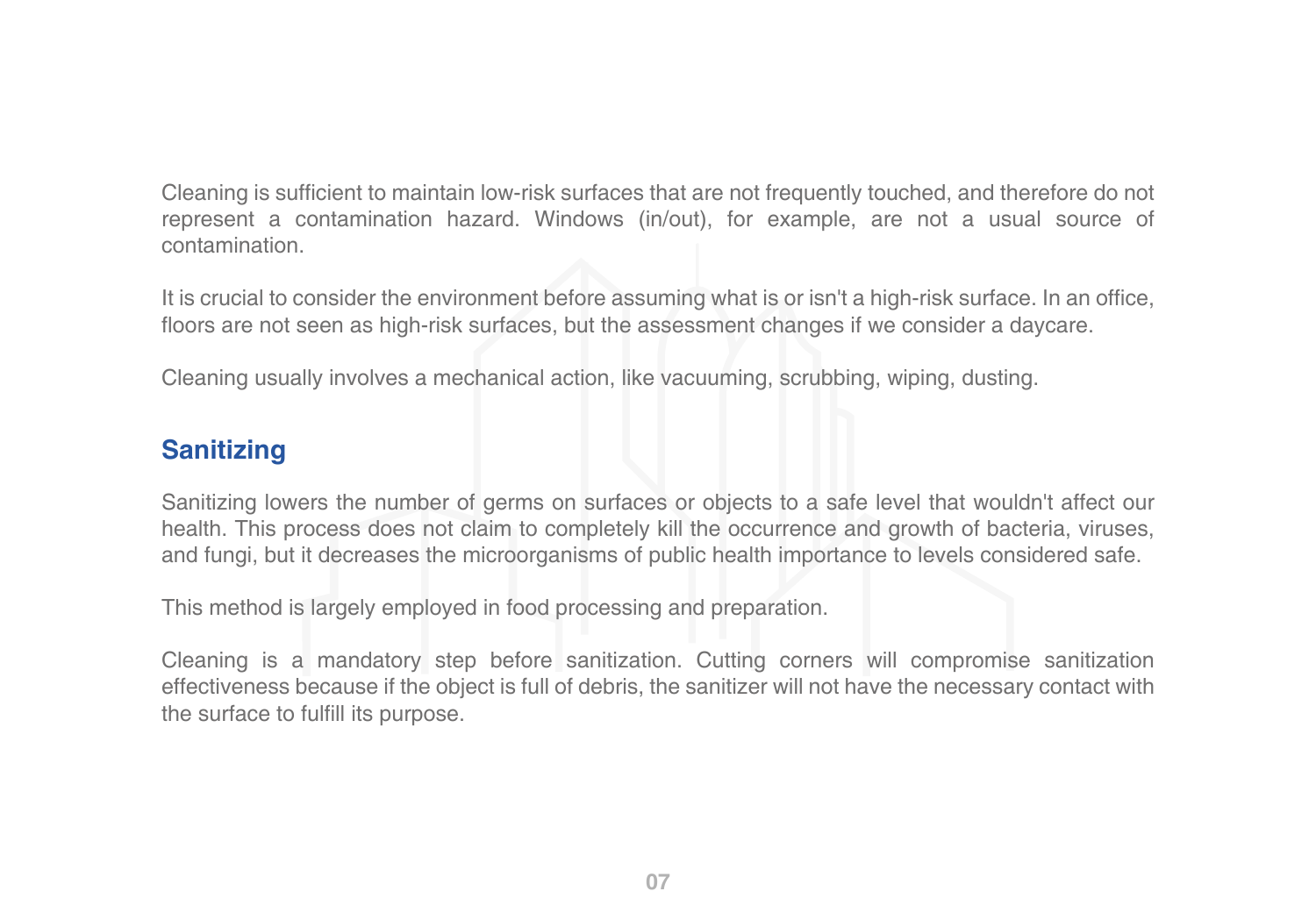## **Disinfecting**

Disinfection kills microorganisms on a surface. The label of each chemical describes what microscopic organisms they terminate.

High-touch points are likely to harbor pathogens and promote contamination. To maintain those surfaces, we must clean and disinfect. Cleaning is required before disinfection to guarantee its effectiveness.

The Environmental Protection Agency provided a list (List N) disclosing all products that meet EPA's criteria for use against SARS-CoV-2, the virus that causes COVID-19.



Some chemicals may function both as sanitizers and disinfectants. What dictates the result is the product concentration and the contact time with the surface.

If you decide to make ready-to-use wipes available at your facility, be attentive to how long it takes for it to dry/evaporate because this directly affects surface contact time and its effectiveness.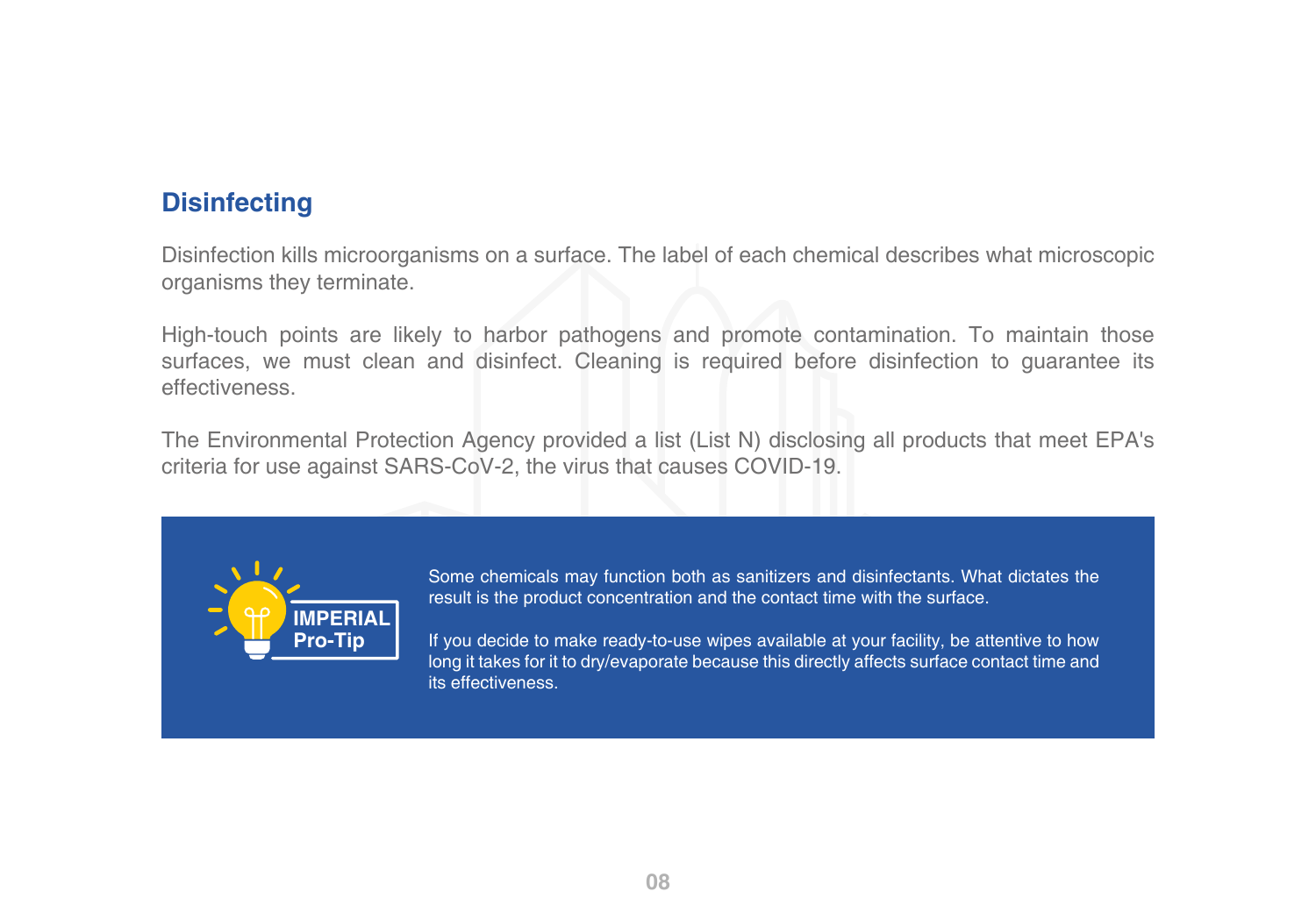

## **Customer Preparedness Checklist**

We have developed this preparedness guidance in a checklist format so you can use it as a tool to measure what protocols are already in place and which ones you can implement.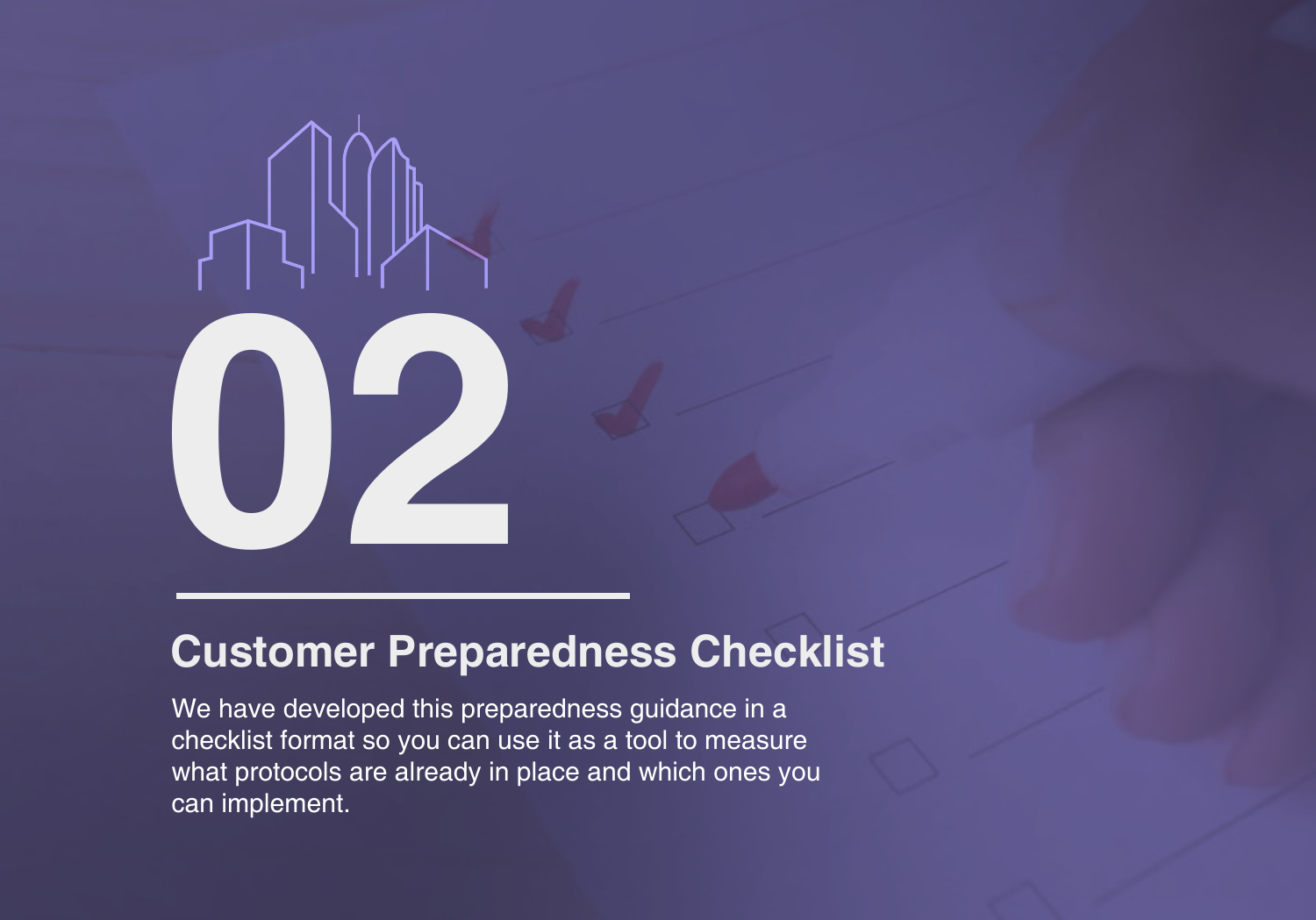

All measures to slow the spread of the virus rely on social distancing, prevention hygiene, and frequent cleaning & disinfection.

## **What you should consider when preparing your Employees for a safe reopening per OSHA & CDC guidelines.**

## **INFORMATION, STAFFING & OPERATIONS**

| • Develop emergency communication plans, including a forum for answering workers' concerns |  |  |  |
|--------------------------------------------------------------------------------------------|--|--|--|
| and internet-based communications if feasible.                                             |  |  |  |

• Provide workers with up-to-date education and training on COVID-19 risk factors and protective behaviors (e.g., cough and sneeze protocol and care of PPE). Collaborate with workers to designate effective means of consistently communicating important COVID-19 information.

• Train your employees on how to properly wash hands, wear and remove face mask, clean and disinfect their workstations, practice social distancing, and understand the new company policies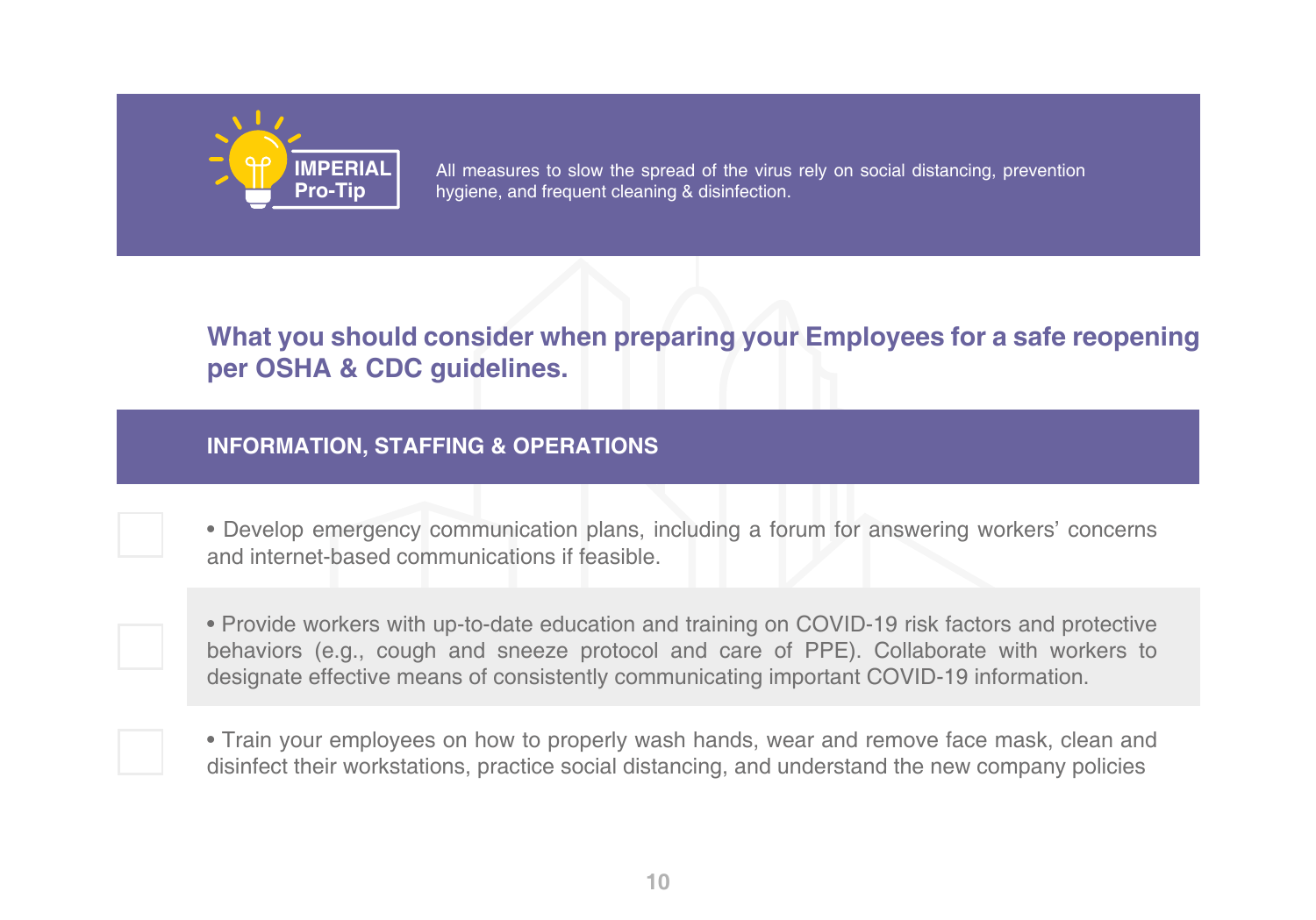• Train workers who need to utilize PPE on the use and context of their current and potential duties. Training material should be easy to understand and available in the appropriate language and literacy levels for all workers.

- Instruct employees to notify their supervisor in case of symptoms.
- If employees feel sick, instruct them to stay home.
- Ensure that psychological and behavioral support is available to address employee stress.

## **SOCIAL DISTANCING**

• Practice social distancing by avoiding large gatherings and maintaining a distance of approximately 6 feet (or 2 meters) from others when possible. Minimize contact among workers, clients, and customers by replacing face-to-face meetings with virtual communications and using telework if feasible.



• Avoid handshaking – encourage the use of other non-contact methods of greeting.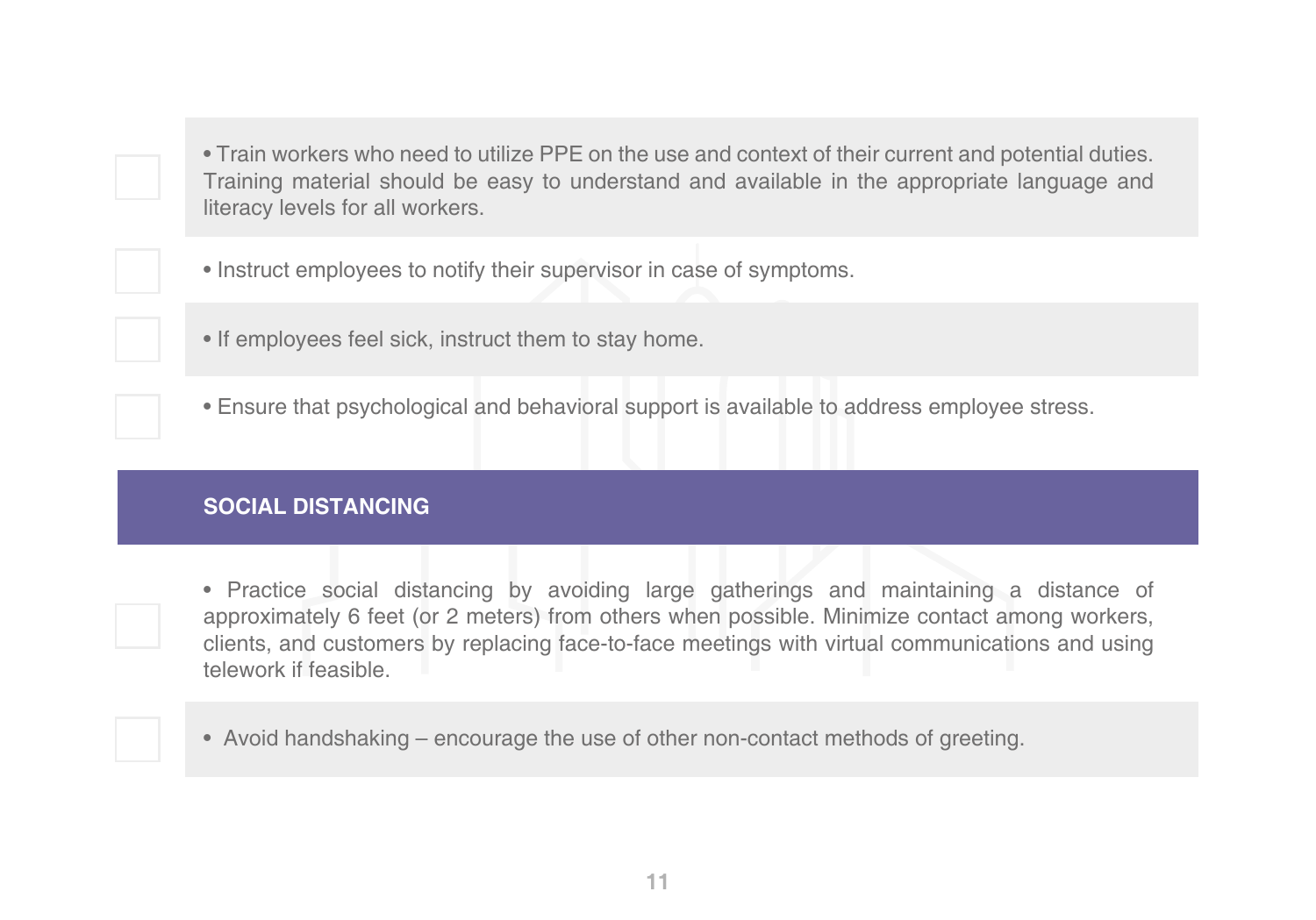### **HYGIENE PROTOCOLS**



• Require regular hand-washing with soap and water or use of alcohol-based hand sanitizer, especially after touching frequently used items or surfaces. Workers should always wash hands when they are soiled and after removing any PPE. Post hand-washing signs in restrooms and all breakrooms as a reminder. A good option is to schedule hand-washing breaks for employees at least every hour.

hygiene, and frequent cleaning & disinfection. **Pro-Tip** 

• Instruct employees to avoid touching their face and to sneeze or cough into a tissue, or the inside of their elbow.

• Provide face masks to all suspected and ill employees and/or customers to contain respiratory secretions until they are able to leave the workplace. In the event of a shortage of masks, a reusable face shield that can be decontaminated is an acceptable method of protecting against droplet transmission.

### **CLEANING & DISINFECTION**

• Disinfect frequently used items and surfaces as much as possible.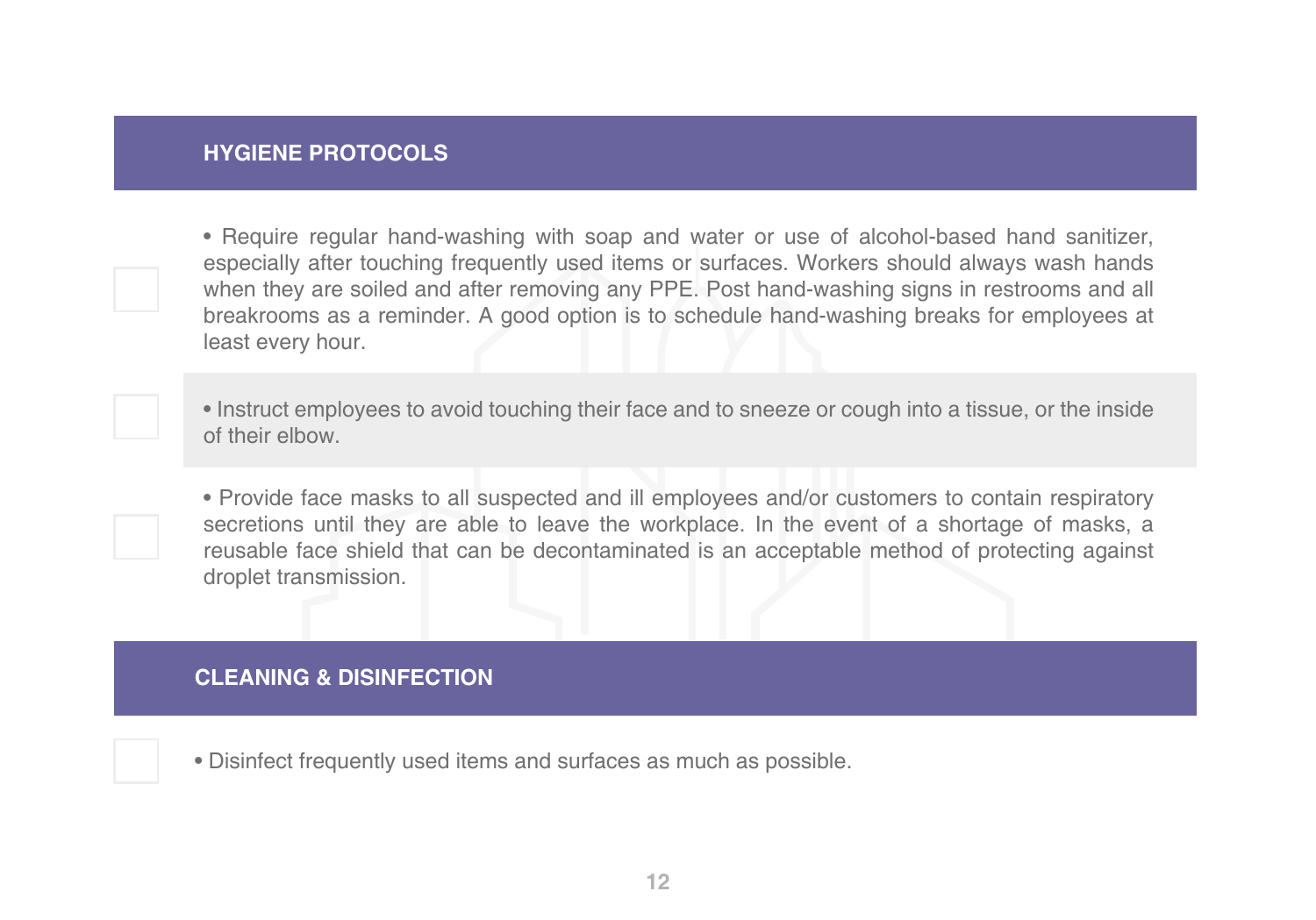• Avoid using other employees' phones, desks, offices, or other work tools and equipment, when possible. If necessary, clean and disinfect them before and after use.

**What you should consider when preparing your Facility for a safe reopening per OSHA & CDC guidelines.**

## **INFORMATION, STAFFING & OPERATIONS**

• Monitor public health communications about COVID-19 recommendations and ensure that workers have access to that information.

• Make informational posters available through your facility, considering successful communication through multiple language versions if necessary.

- Minimize non-essential travel and adhere to CDC guidelines regarding isolation following travel.
- Disinfect frequently used items and surfaces as much as possible.



• Avoid using other employees' phones, desks, offices, or other work tools and equipment, when possible. If necessary, clean and disinfect them before and after use.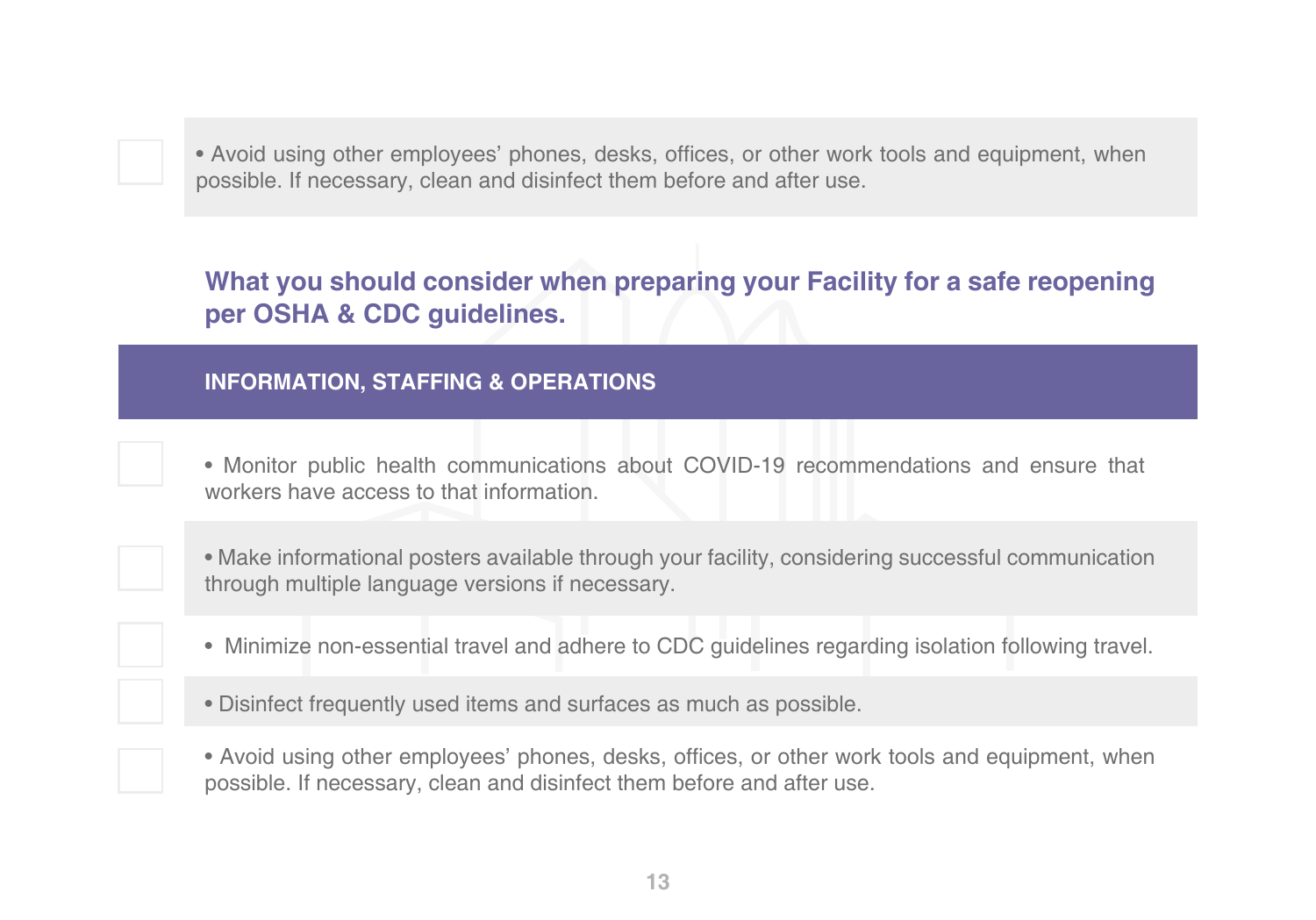**•** Strongly consider special accommodations for personnel who are members of a vulnerable population.

• Require sick workers to stay at home.

## **FACILITY ADJUSTMENTS**

- Consider what items can be moved or removed completely to reduce frequent handling or contact from multiple people (coffee creamer pots, for example).
- When possible, consider reducing the use of porous materials used for seating, leaving some doors open to reduce touching by multiple people, opening windows to improve ventilation.
- Install physical barriers, such as clear plastic sneeze guards.



- Close common areas where personnel are likely to congregate and interact, or enforce strict social distancing protocols.
- Consider adding touch-less dispensers in all restrooms, replacing air hand dryers with towels; touch-less door openers; touch-less faucets and toilet flushometers; touch-less waste baskets.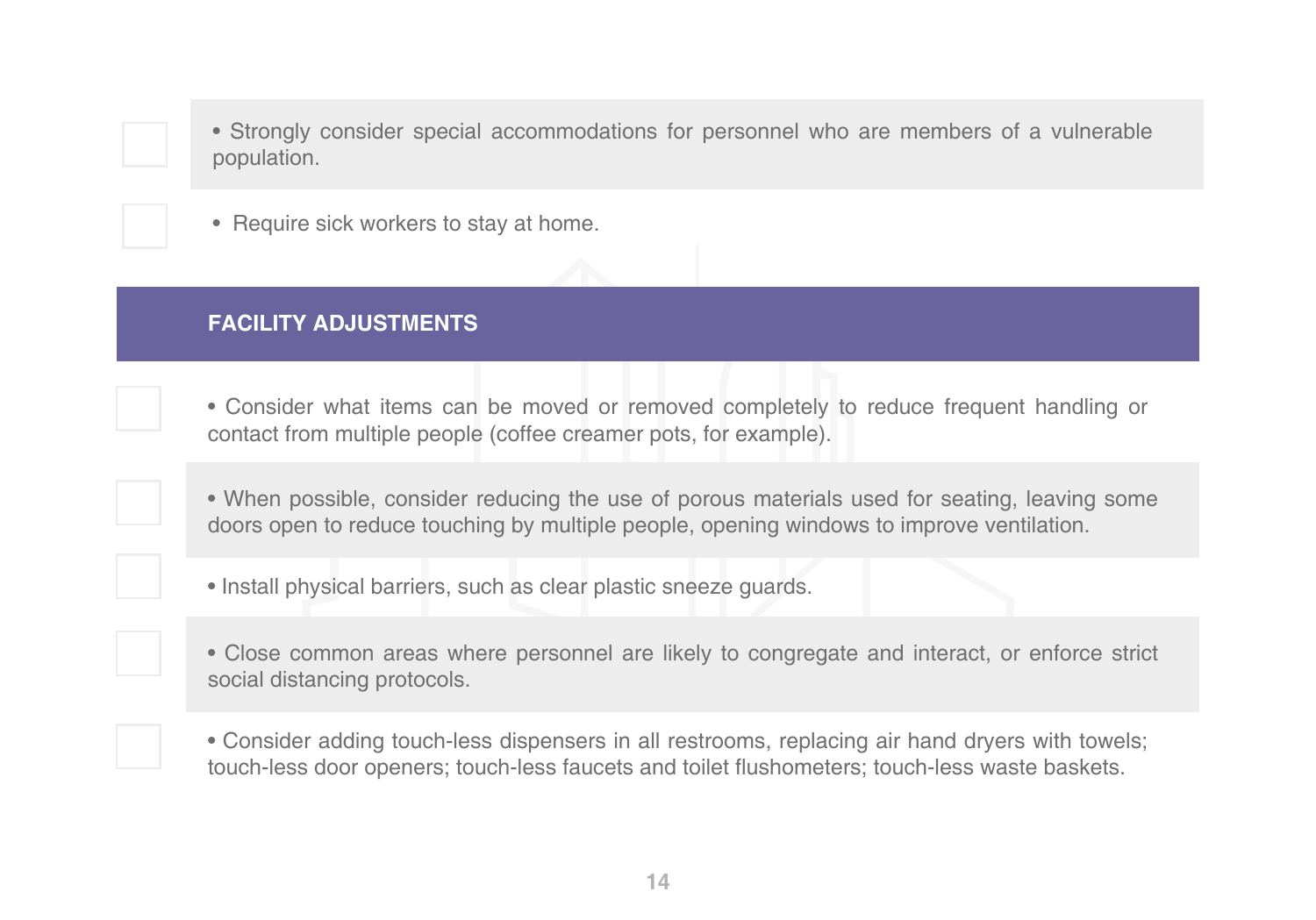• Consider providing pre-packaged utensils in single dispensing unit in all breakrooms and cafeterias.

• If possible, increase air exchange in the building.

## **SOCIAL DISTANCING**

• Prevent large groups from entering or leaving the building at the same time. Consider creating directional workflow patterns for employees entering the workplace and throughout.

• Utilize a modified schedule to avoid high volume or density. Establish alternative days or extra shifts that reduce the total number of employees in a building or facility at a given time, allow them to maintain safe distancing.

• Avoid non-essential visitors. Limit visitors' access to specific areas such as cafeterias, designated conference rooms, and lobbies.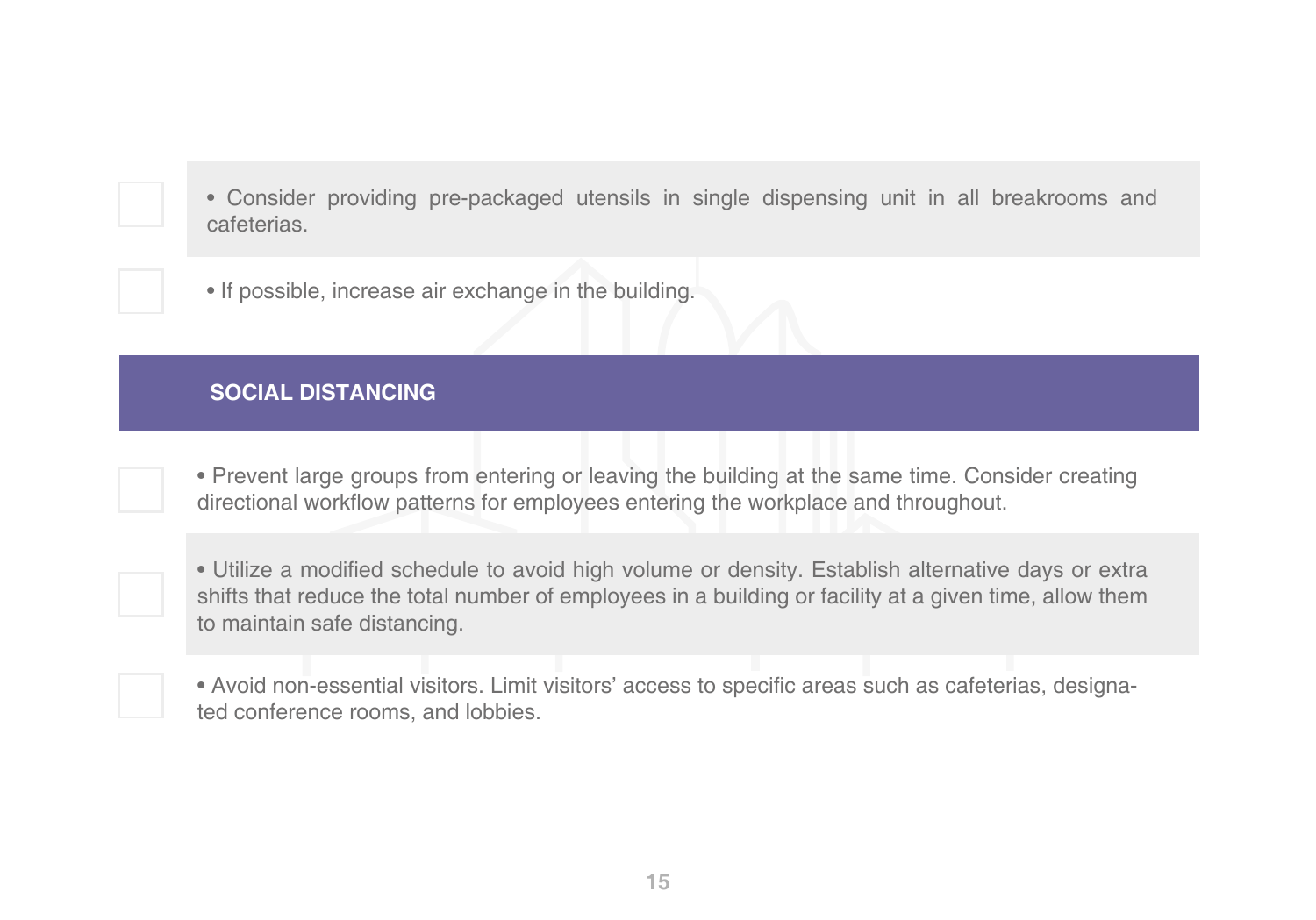### **HYGIENE PROTOCOLS**

• Place posters that encourage hand hygiene and coughing/sneezing protocol to help stop the spread at the entrance to your workplace and in other workplace areas where they are likely to be seen.

• Make hand sanitizer and hand-wash stations available in high traffic lobbies, restrooms, breakrooms, cafeterias, stairwells, elevators, conference/meeting rooms, and office areas to encourage hand hygiene.

• Make face masks available to employees. Before choosing a model to distribute, run tests to ensure they are comfortable and do not interfere with workflow.

### **CLEANING & DISINFECTION**

• Clean and disinfect frequently touched objects and surfaces such as workstations, keyboards, telephones, handrails, and doorknobs. Clean surfaces prior to disinfection.

• Provide disposable disinfectant wipes so that commonly used surfaces (e.g., doorknobs, keyboards, remote controls, desks, other work tools, and equipment) can be wiped down by employees before and after each use.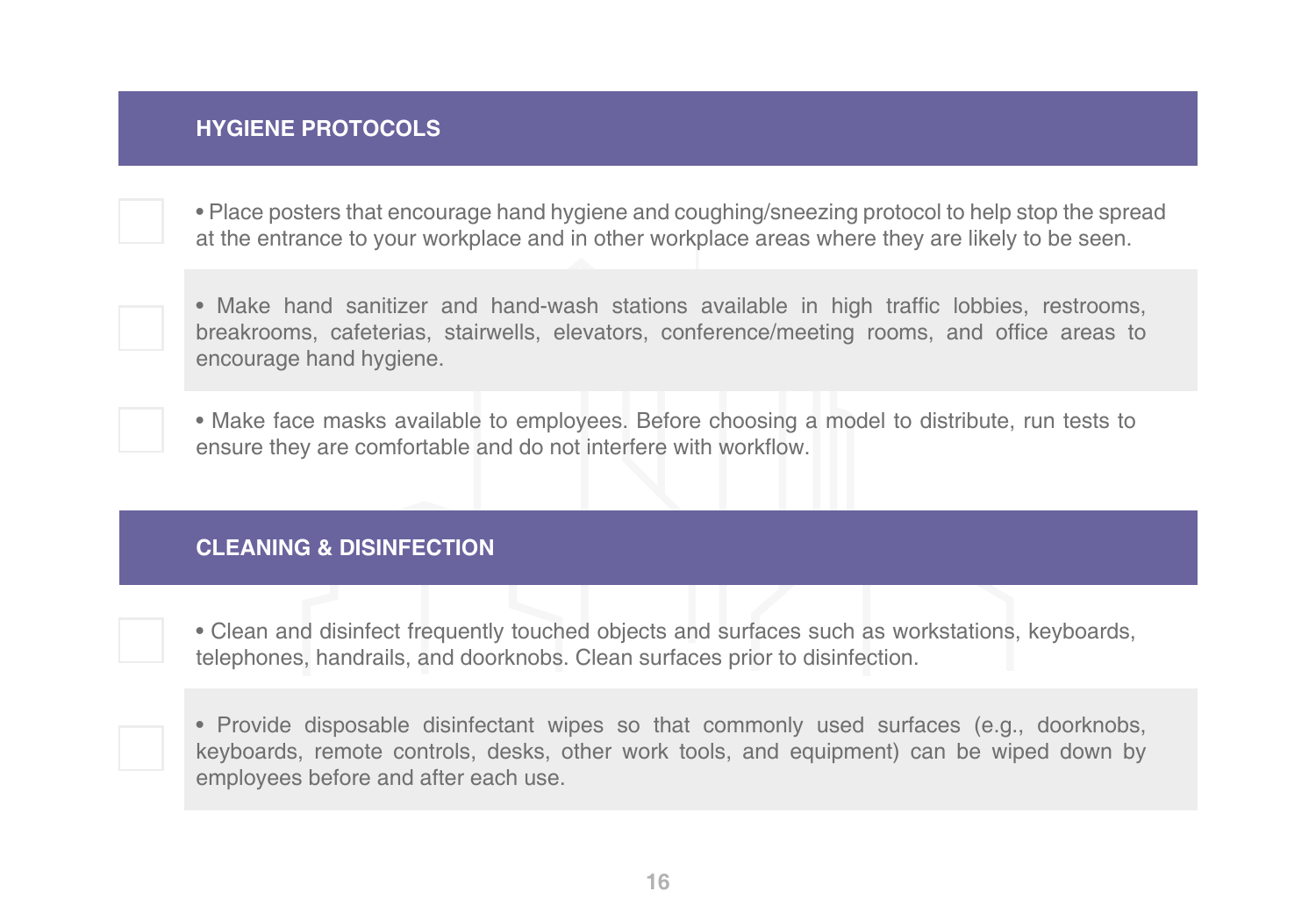## **Imperial Preparedness**

**03**

How we are preparing our Specialists to serve your facility at the reopening phase.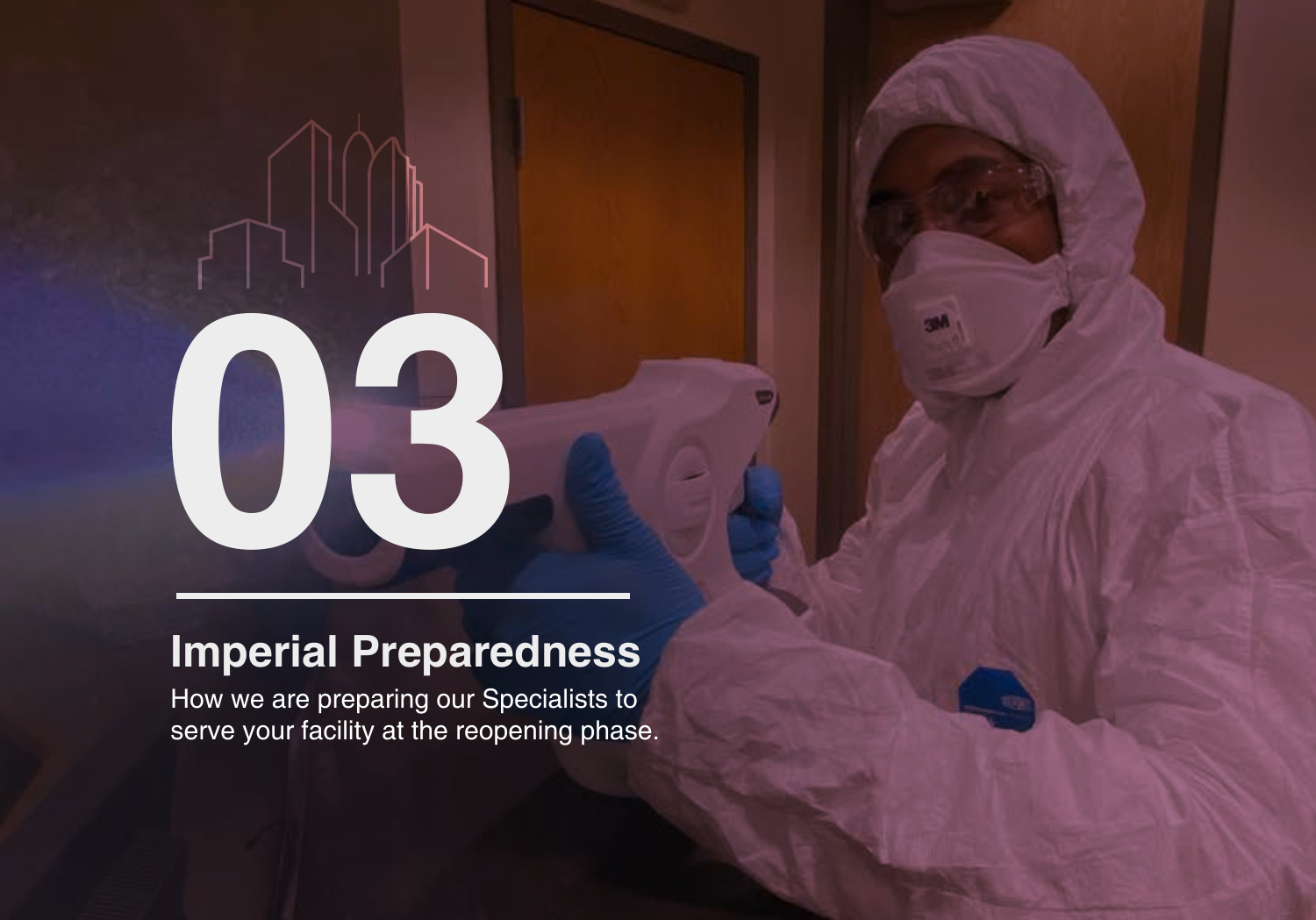Proper training proves to be the most efficient preparation measure. We are providing our Specialists with detailed updates on COVID-19 and specific training on appropriate disinfection procedures, safety, and precise customer requirements.

## **COVID-19 & Disinfection Training: a quick overview**

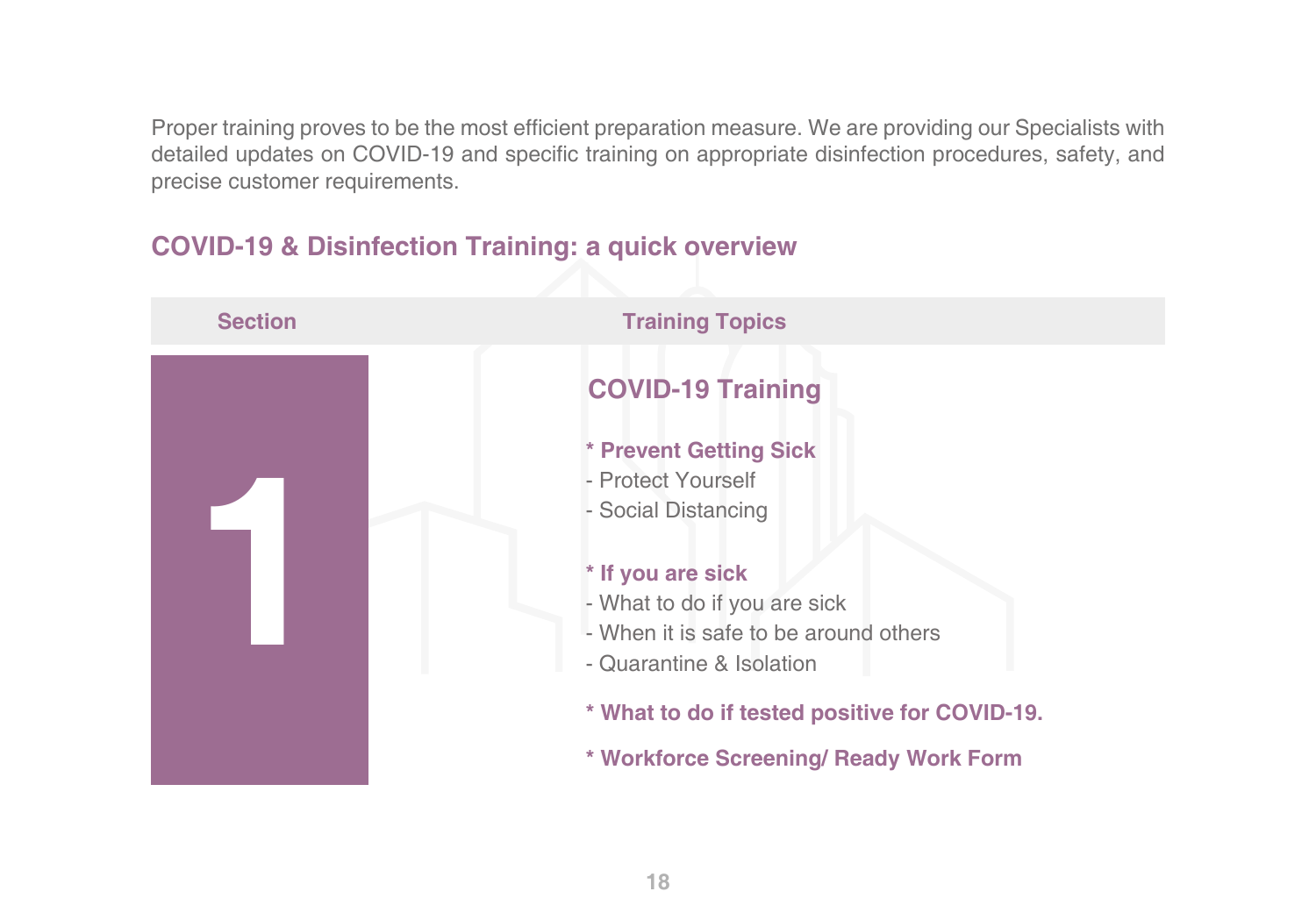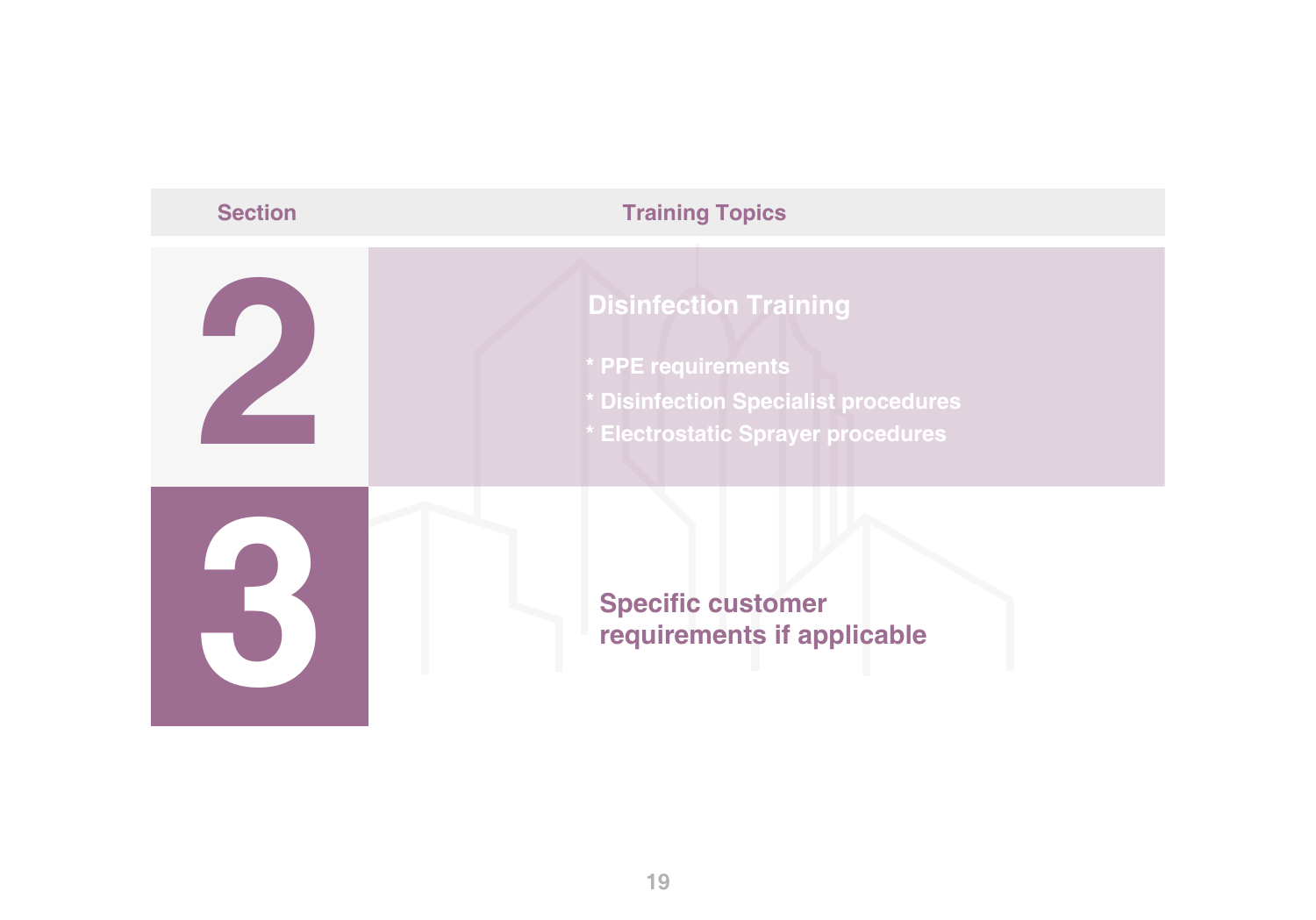## **Imperial Representative Compliance for customer visitation**

**Imperial Building Maintenance uses a questionnaire to ensure that every employee visiting your facility is in compliance with the following requirements:**

• The employee has not travelled internationally to any affected Level 2 or Level 3 areas (as designated by the Centers for Disease Control and Prevention) in the last 14 days and are not subject to quarantining or some other travel restriction by a state/local government/health agency.

• The employee will not report to any customers' sites if they are sick, especially if they have significant and severe lower respiratory tract disease (pneumonia) with a fever of unknown origin, have lost their sense of taste or smell, have other symptoms of COVID-19 or have recently been in direct contact with a person who has tested positive for COVID-19.

• While on site, employee must follow training guidance and practice proper cough/sneeze etiquette to avoid the spread of germs.

• Employee must wash hands often with soap and water for at least 20 seconds, especially after going to the bathroom, before eating, and after blowing their nose, coughing, or sneezing.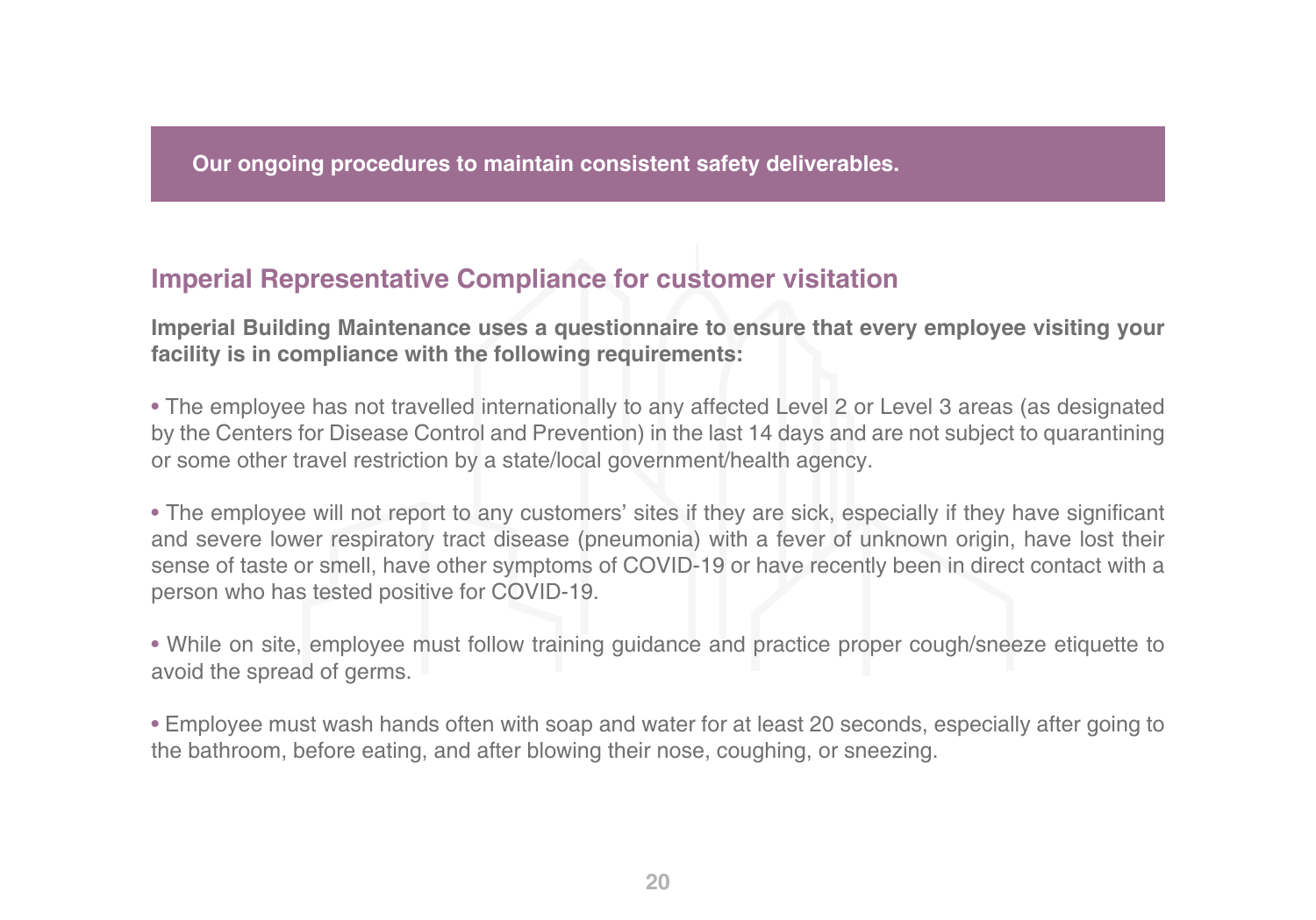## **Business Continuity Plan**

Don't wait for a confirmed case of COVID-19 to act. In the event of exposure, we are ready to respond with a powerful Reactive Plan, but reducing the risk of exposure to COVID-19 is only achievable by an ongoing program for cleaning and disinfection on a scheduled consistent basis. For that, Imperial is your biggest partner maintaining indoor wellness.

After assisting with the reopening of your facility, our role is to maintain your business safely operating. The key to a successful Disinfection Program is well-trained personnel, superior equipment, proper chemicals, and repetition.

## **Adapting to the latest official guidelines**

Besides maintaining a consistent protocol, our staff is committed to accompanying and implementing official channels' guidelines. We are on top of the latest developments and ready to make all necessary adjustments.

**We will continue to rearrange your Cleaning & Disinfection Program based on updated guidance and your current circumstances.**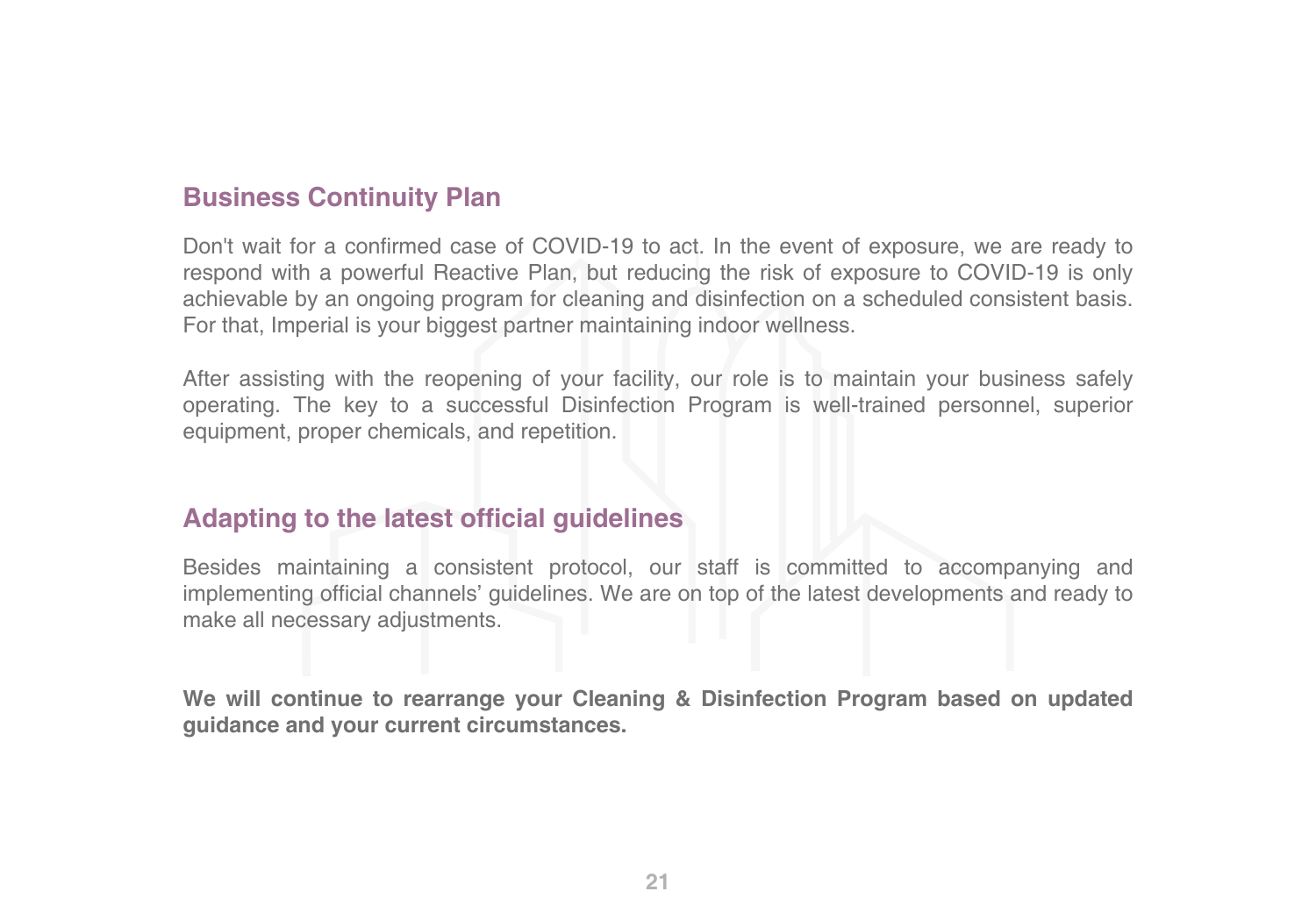

## **What to do if there is confirmed COVID-19 exposure in your building**

**04**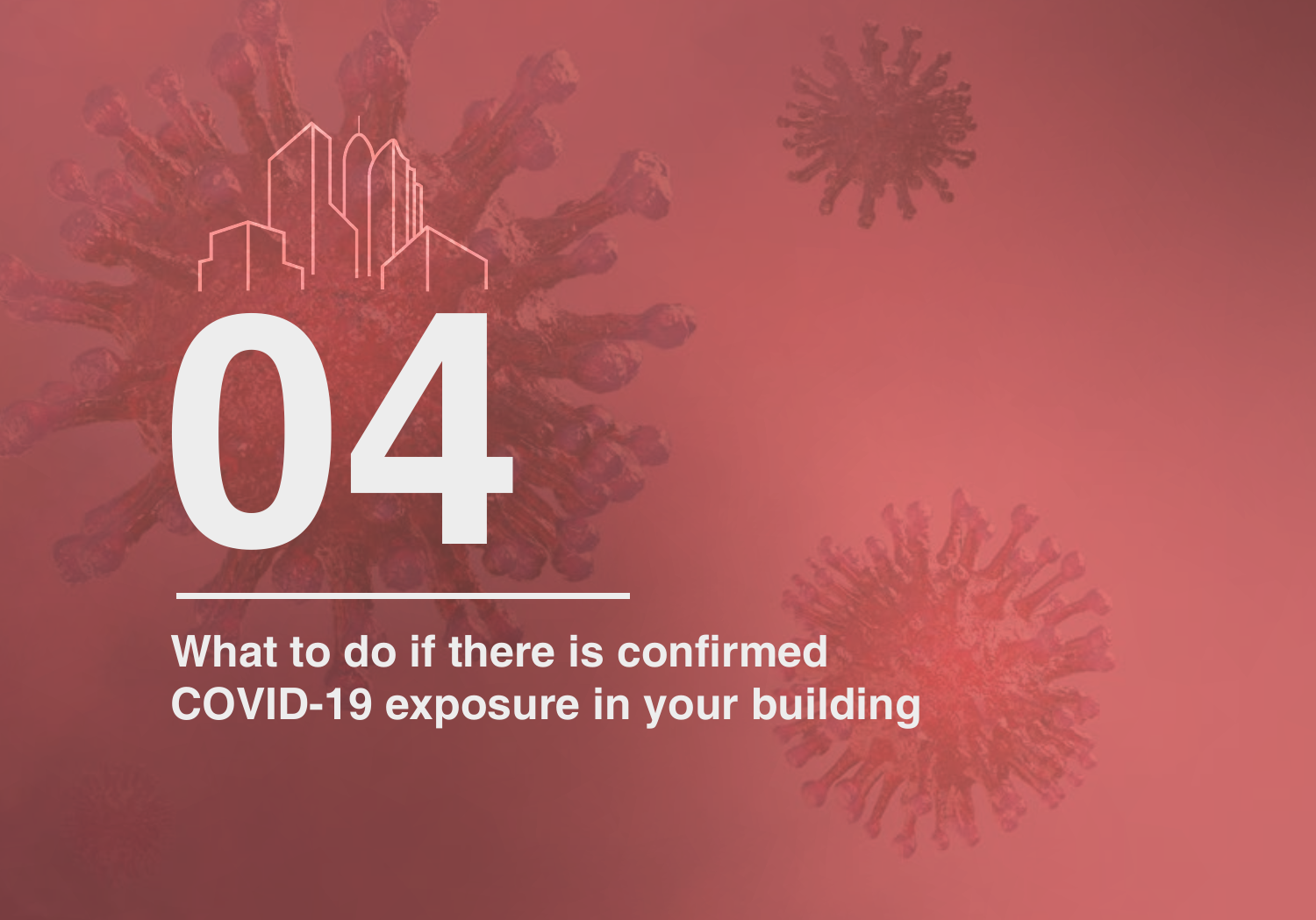## **1. Isolate exposed areas and increase air circulation**

Close off areas used by ill persons and wait as long as practical before starting cleaning and disinfection protocols to minimize the potential for exposure to respiratory droplets. CDC instructs to wait 24 hours before cleaning and disinfecting.

Open outside doors and windows to increase air circulation in the area.

## **2. Notify Imperial representative:**

We are available 24/7, so please reach out to us immediately. Notify our Area Manager that an employee or other on-site provider has tested positive for COVID-19.

To protect the privacy of employees, contractors, and other on-site consultants, please do not disclose the identity of individuals that have received positive test results. We will personally work with you to develop a site-specific plan, including an extensive overall cleaning and disinfection of your entire building.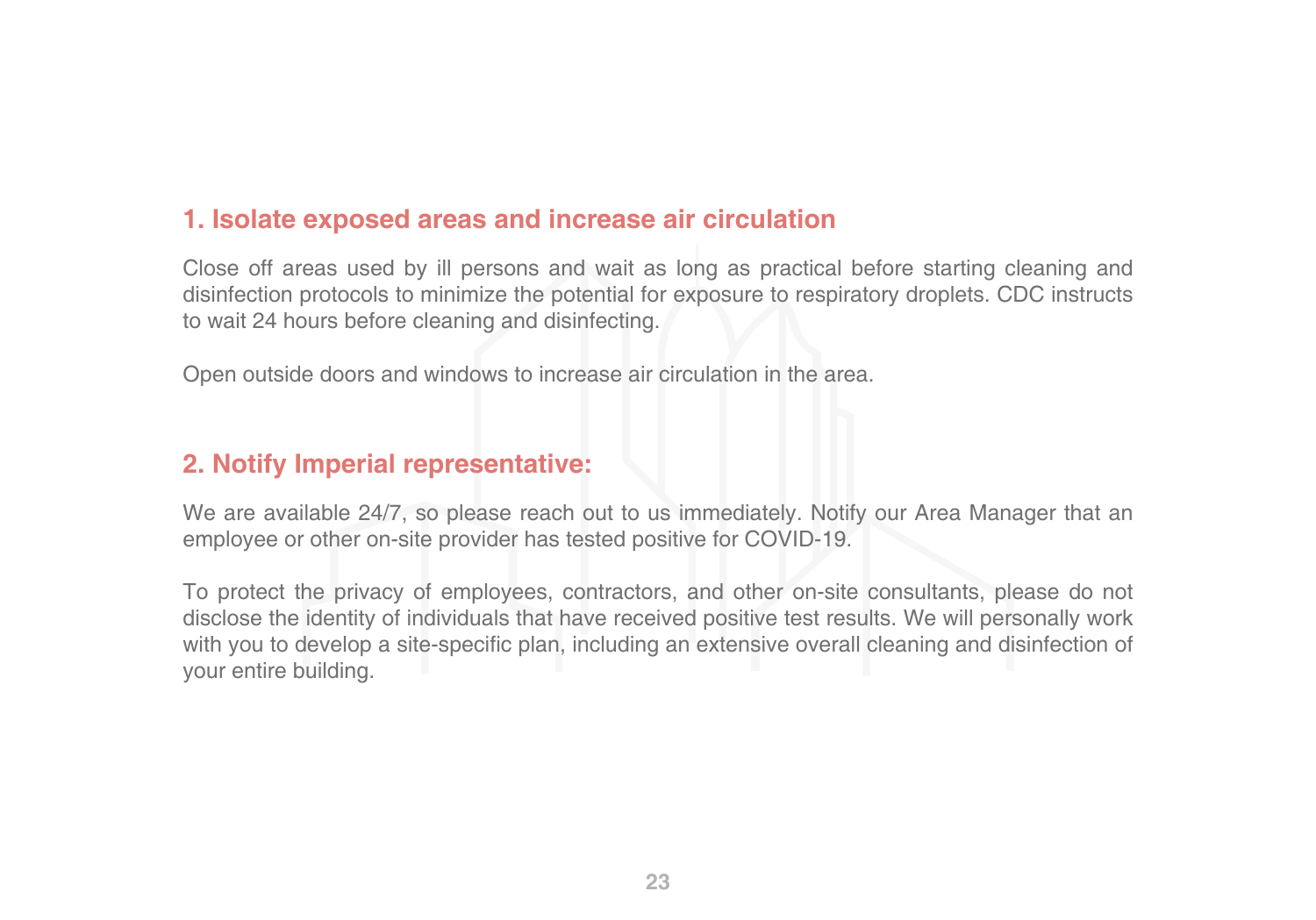## **3. Trust our expertise**

We have qualified personnel that follows a strict training schedule and adheres to procedures for infection prevention.

Our Specialists comprehend the proper use of Personal Protective Equipment (PPE) such as respirators, suits, facial protection. They are ready to respond to your call for more extensive disinfection measures.

We significantly invest in cutting-edge equipment that allows for the thorough and efficient disinfection of your facility.

Our Disinfection tools are color-coded microfiber cloths that diminish the risk for cross-contamination and electrostatic sprayers.

Our disinfectants are CDC-approved with broad spectrum kill claims that are safe and effective. They are registered under EPA's List N for Products with Emerging Viral Pathogens AND Human Coronavirus claims for use against SARS-CoV-2 . They are proven effective in killing many bacteria, viruses, and fungi.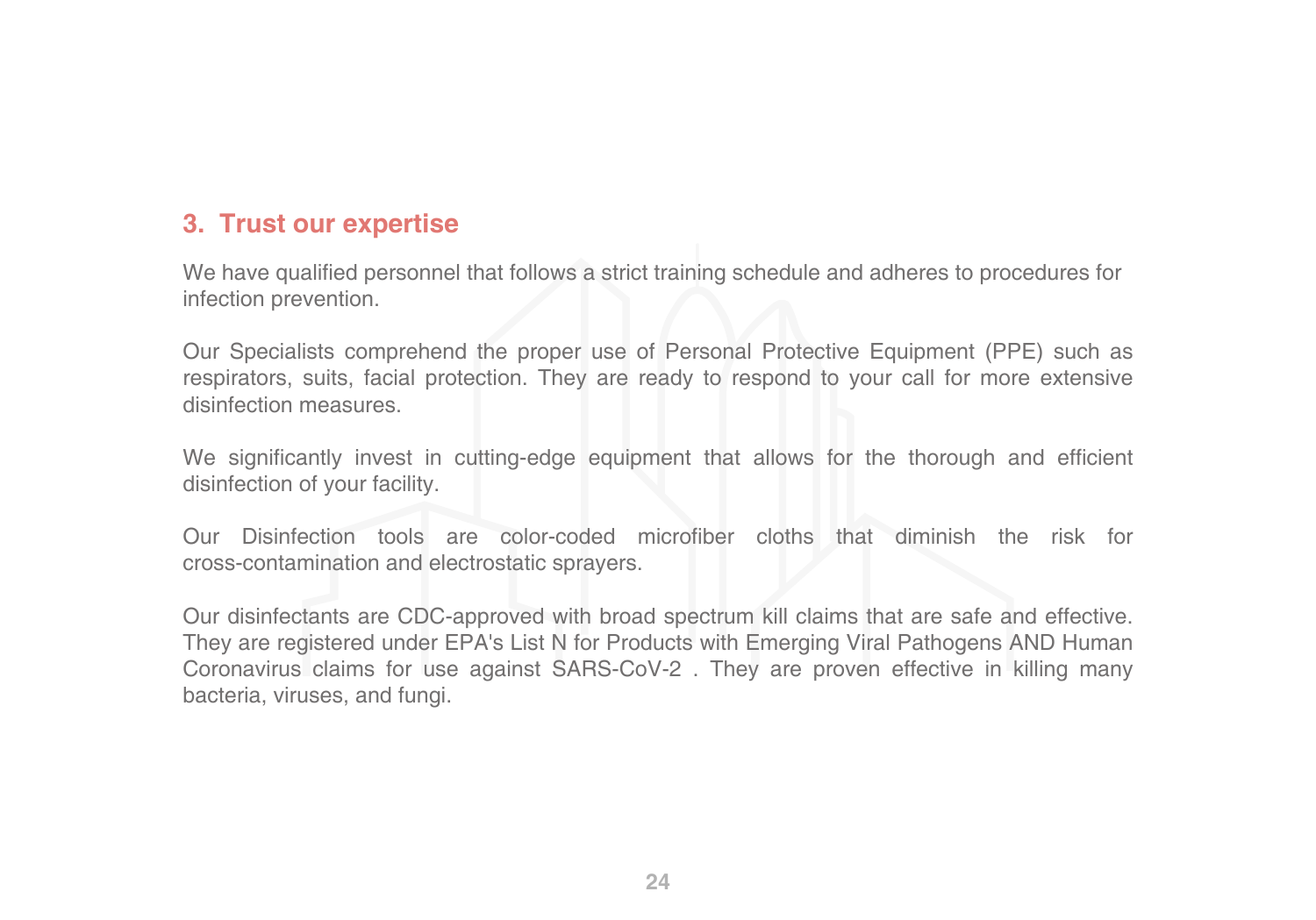## **4. Share your actions and policies to ensure safety**

Transparency is incredibly important to employees, especially when addressing workplace health and safety matters that affect the collective wellbeing.

Utilize standard companywide communication channels to inform your employees and other on-site personnel that you are utilizing a proactive approach by taking necessary steps that include cleaning and disinfecting collective 'touch-points' and frequently used areas more stringently.

Conveying a calm and clear message will minimize any sense of panic, provide reassurance, and hopefully result in minimal disruption to company operations.

As your janitorial partner and provider, we are committed to providing a clean and sanitary workplace for your employees, as well as additional services in the unfortunate event of employee infection.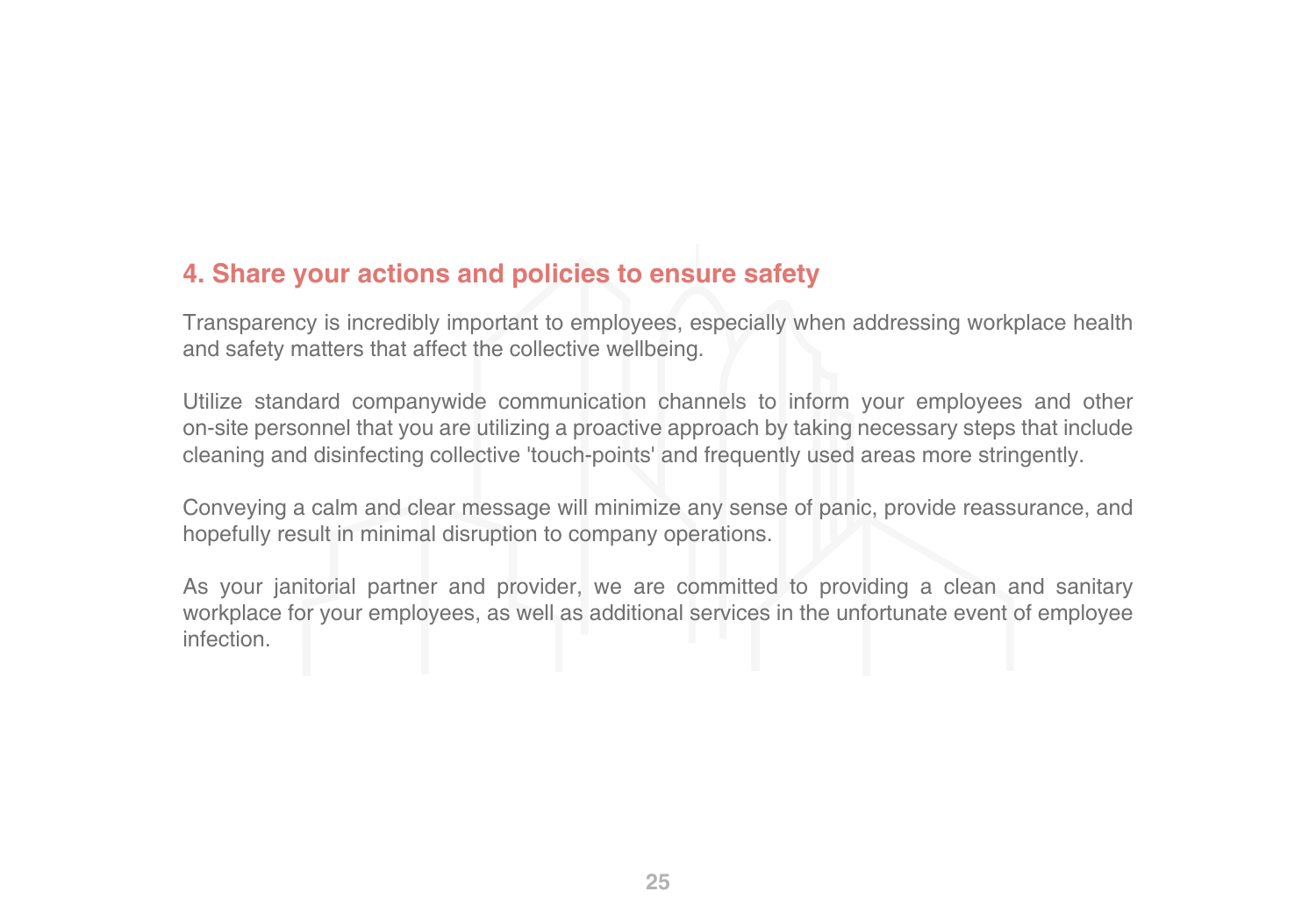

# **How Imperial cleans and disinfects your building.**

Understand the specifics and differences of our Regular Custodial Program and our Specialized Disinfection Program.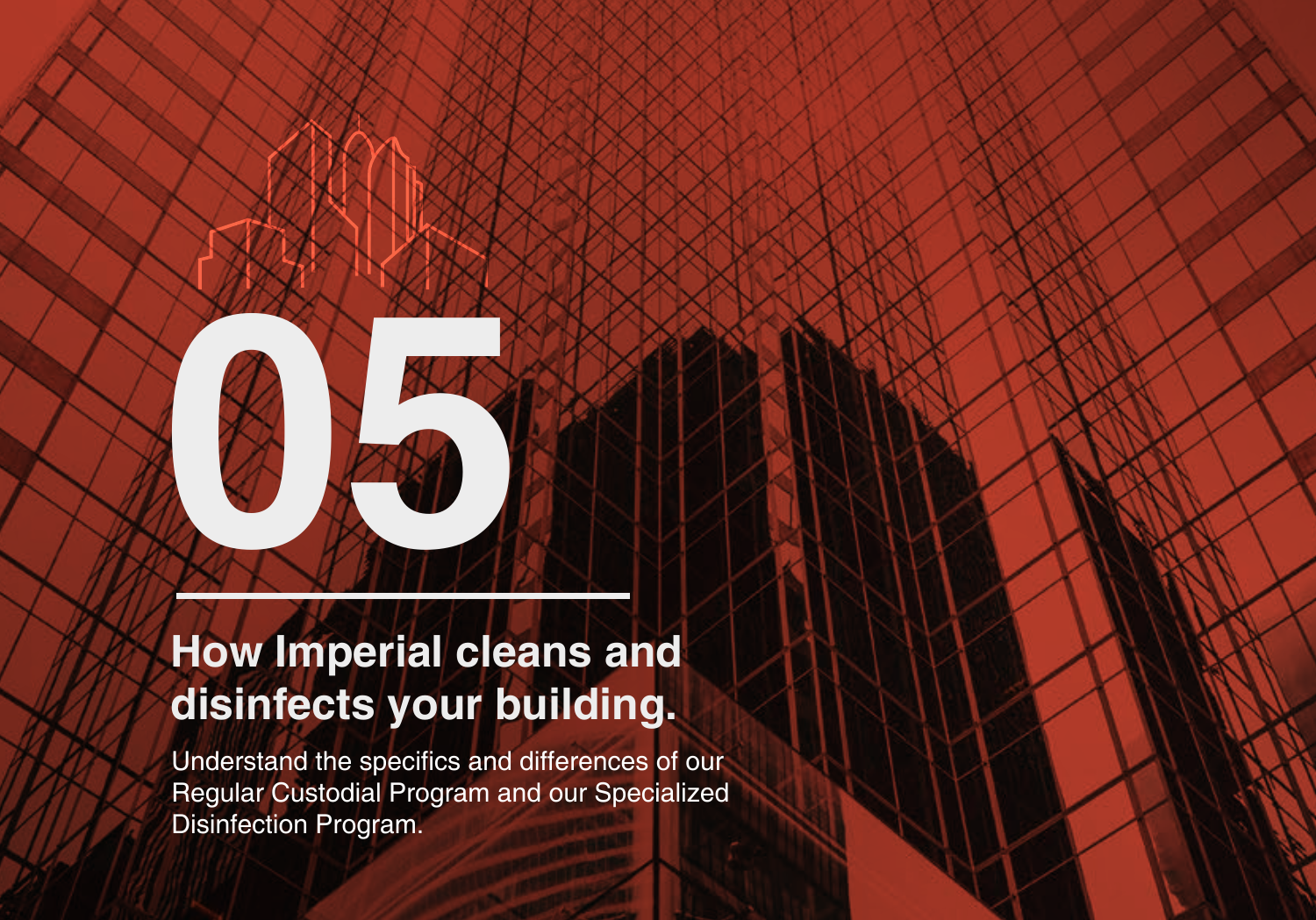## **Regular Custodial Program (RCP)**

We noticed that a common question among our customers is:

"Does my Regular Custodial Program offered by Imperial deliver any level disinfection?"

And the answer is yes. Our RCP is performed by our four Cleaning Specialists:

- **1. Light Duty Specialist**
- **2. Vacuum Specialist**
- **3. Restroom Specialist**
- **4. Utility Specialist**

The quantity of each Specialist working at your facility alters depending on the size of your building, the layout, floor type, number of restroom fixtures, desired task frequency, and other variables. Our systematic approach to cleaning offers many benefits, but we will now focus on its disinfection aspect.

As part of our RCP, three of our four types of Specialists utilize disinfectant on their routines following the frequency and schedule established on your SOP.

**• Light Duty Specialist:** using a green microfiber cloth, the Specialist wipes down surfaces using a disinfectant.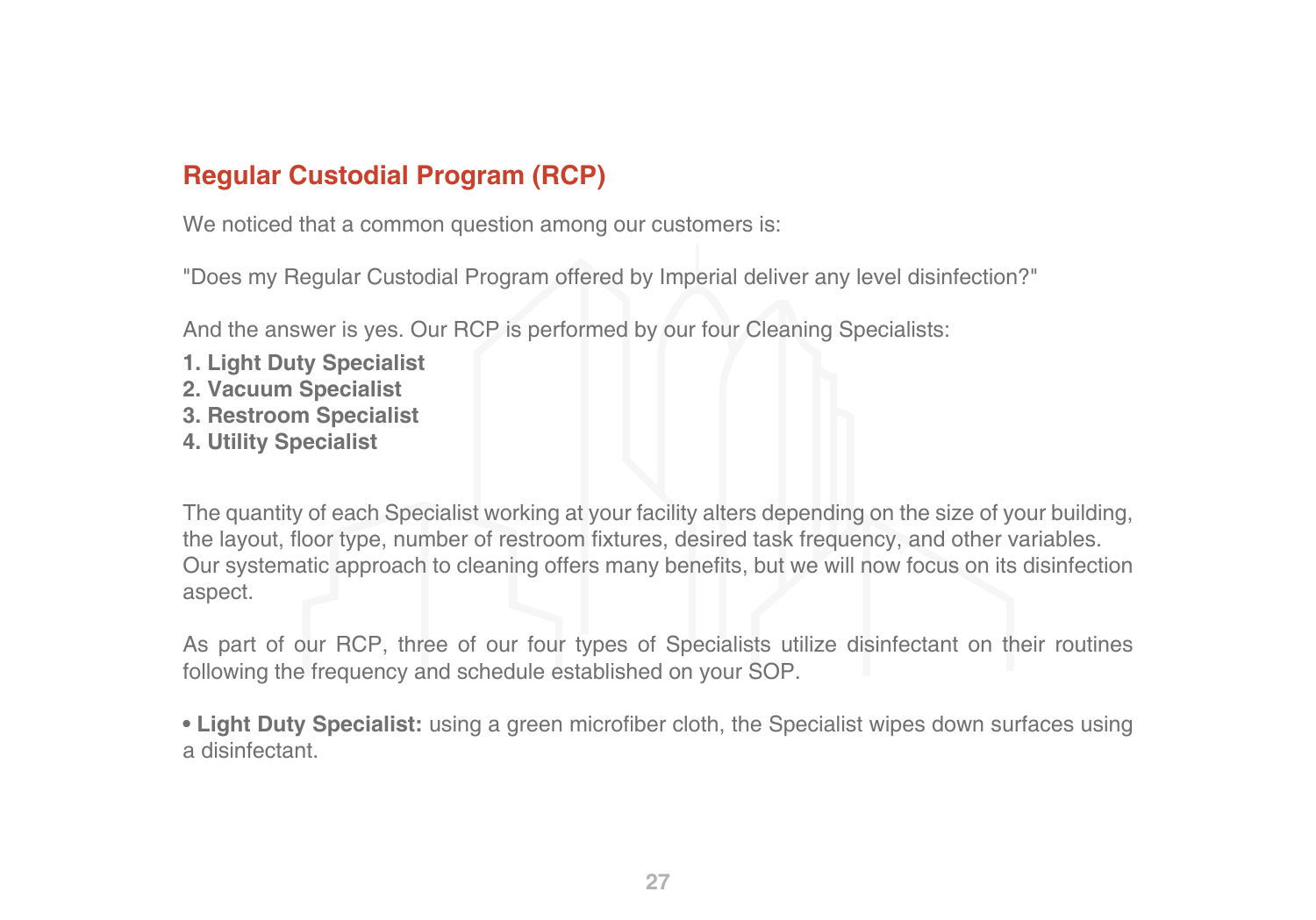**• Restroom Specialist:** using a pink microfiber cloth, the Specialist cleans restroom fixtures, sinks, counters, partitions, light switches, and door handles using a disinfectant. With a white cloth and the same chemical, the Specialist cleans toilets and urinals.

**• Utility Specialist:** using a damp mop, the Specialist mops the floor using a neutral disinfectant cleaner.

Some areas, such as restrooms, cafeterias, breakrooms, entrances, exam rooms, and conferences, usually receive a detailed daily cleaning, but depending on your SOP, some spaces are detailed cleaned once a week and routinely cleaned the other days.

So, Imperial always made an effort to provide reasonable disinfection and exceptional attention to detail cleaning. Still, the COVID-19 threat boosted the necessity to potentialize these actions and promote a safe indoor environment. Cleaning alone is not enough. The bar is raised for disinfection expectations, and we must be responsible, responsive, and accompany CDC guidelines.

Our **Disinfection Specialists**, that once primarily served Medical Facilities and Cleanrooms and did not participate in Regular Custodial Programs, are now prepared also to support offices, schools, and manufacturers through our Specialized Disinfection Programs: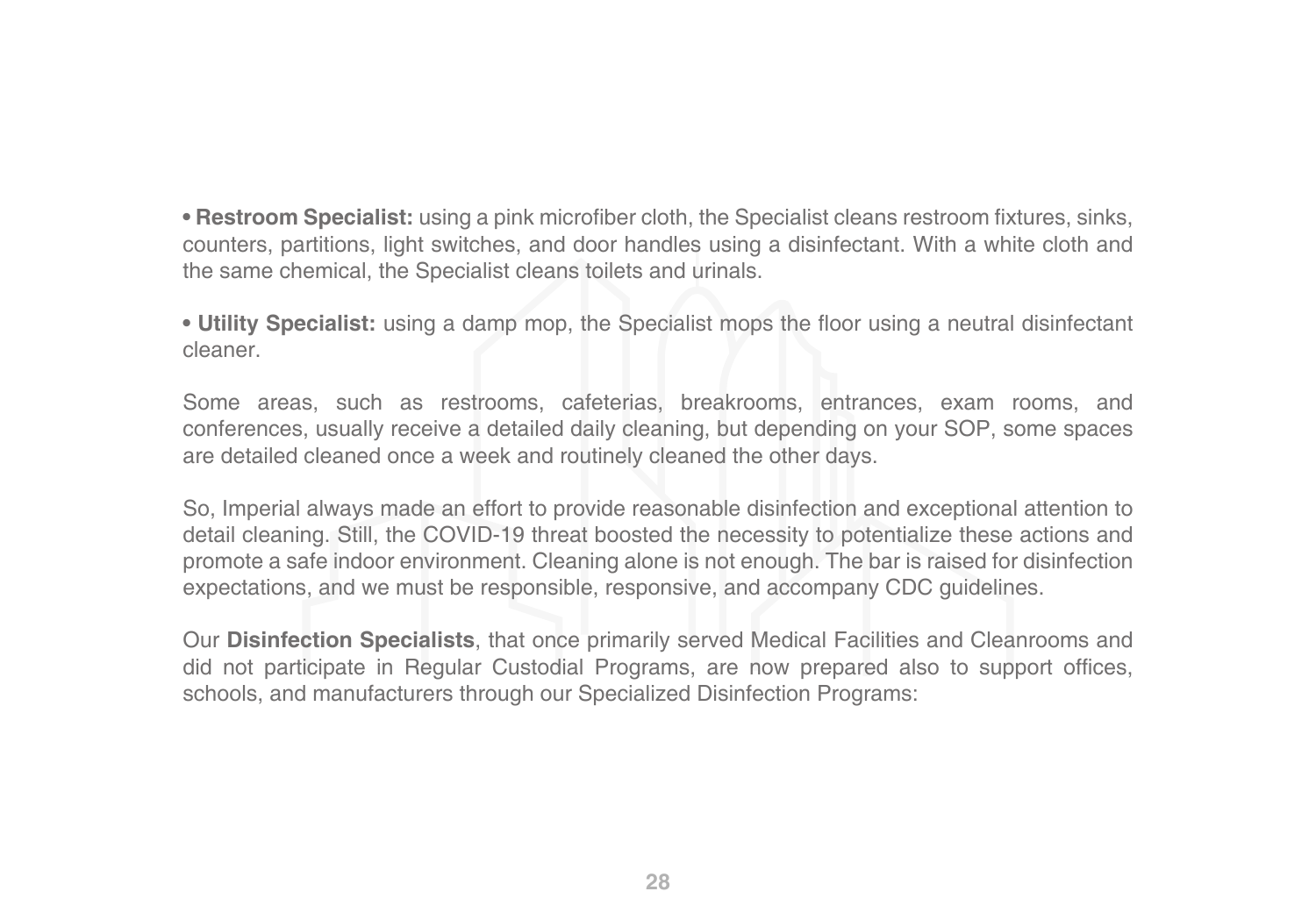## **Specialized Disinfection Program (SDP)**

The critical factors for a successful disinfection program are:

- highly trained personnel;
- appropriate chemical usage;
- consistency through repetitive disinfection visits.

### **Areas of Disinfection**

Before addressing the types of disinfection services we offer, let's first differentiate General and Individual Areas.

### **General Areas**

General Areas include all high-touch surfaces that are accessible to the general public. Examples of these areas are doorknobs, arms of reception chairs, light switches, copy machines, elevator buttons, stair railings, common area telephones, coffee pot handles and dispensers, water cooler buttons, paper goods dispensers, faucets, ATMs, vending machines.

### **Individual Areas**

Individual Areas comprehend personal workstations, cubicles, offices, and desks.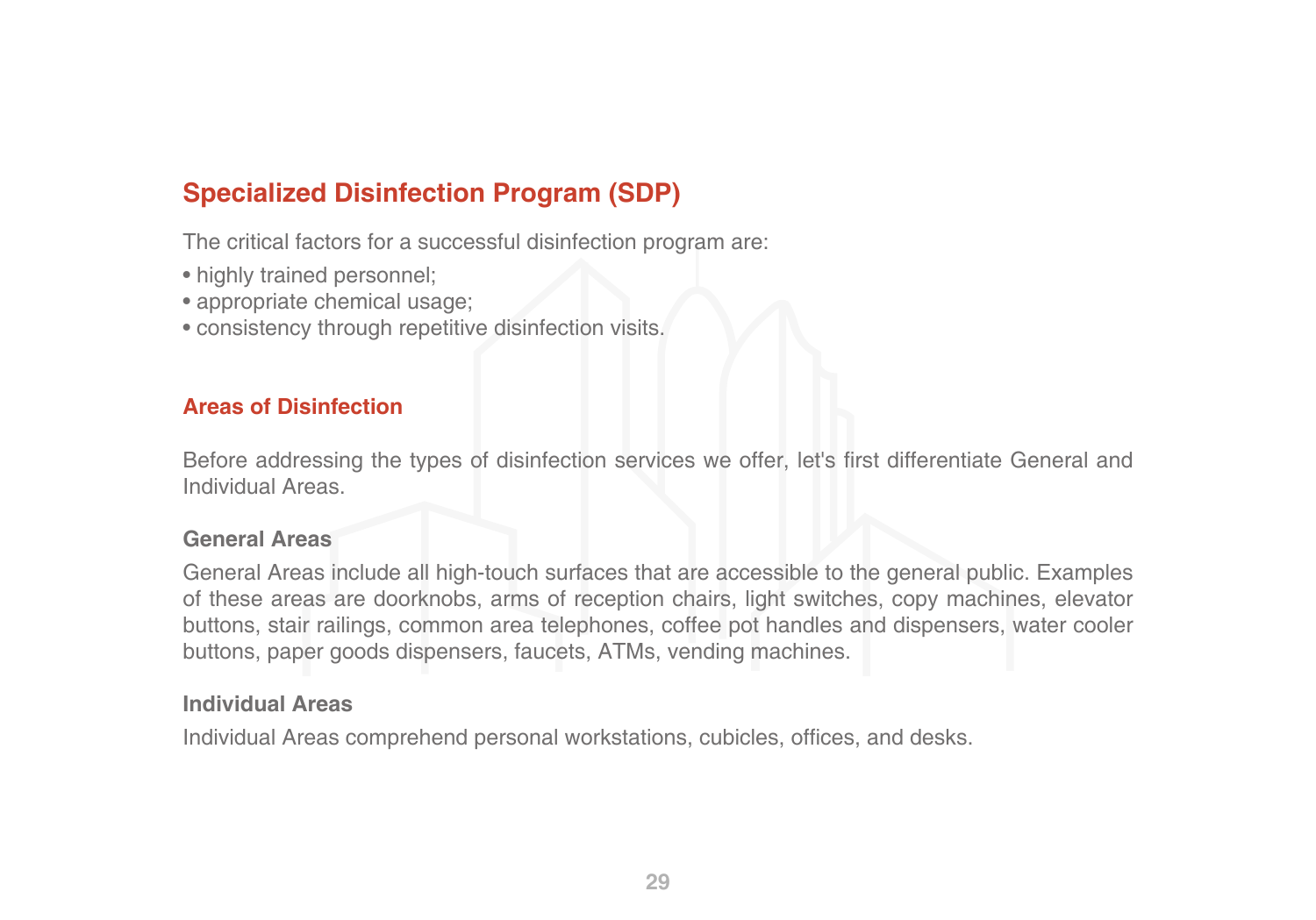### **Models of Disinfection Services**

Imperial offers two different disinfection delivery methods. Besides that, variations will occur based on the frequency and the time of the day you choose to perform the service.

#### **01. Wipe down disinfection**

Imperial Disinfection Specialist will clean designated surfaces with elements Neutral 04 Disinfectant Cleaner to remove any debris. Following that, the Specialist will spray the surface with said chemical following the recommended contact time.

The elements Neutral 04 Disinfectant Cleaner is a disinfectant, virucide, fungicide. It is displayed under List N for Products with Emerging Viral Pathogens AND Human Coronavirus claims for use against SARS-CoV-2, registration number 10324-154-8325.

### **1.1. Consider General and Individual Areas**

When considering this option of disinfection, weigh the areas you would like to address.

#### For example:

**Do you want us to wipe down only high-touch points in General Areas and have your associates care for their Individual workspace? Or would you like Imperial to disinfect both General and Individual Areas?**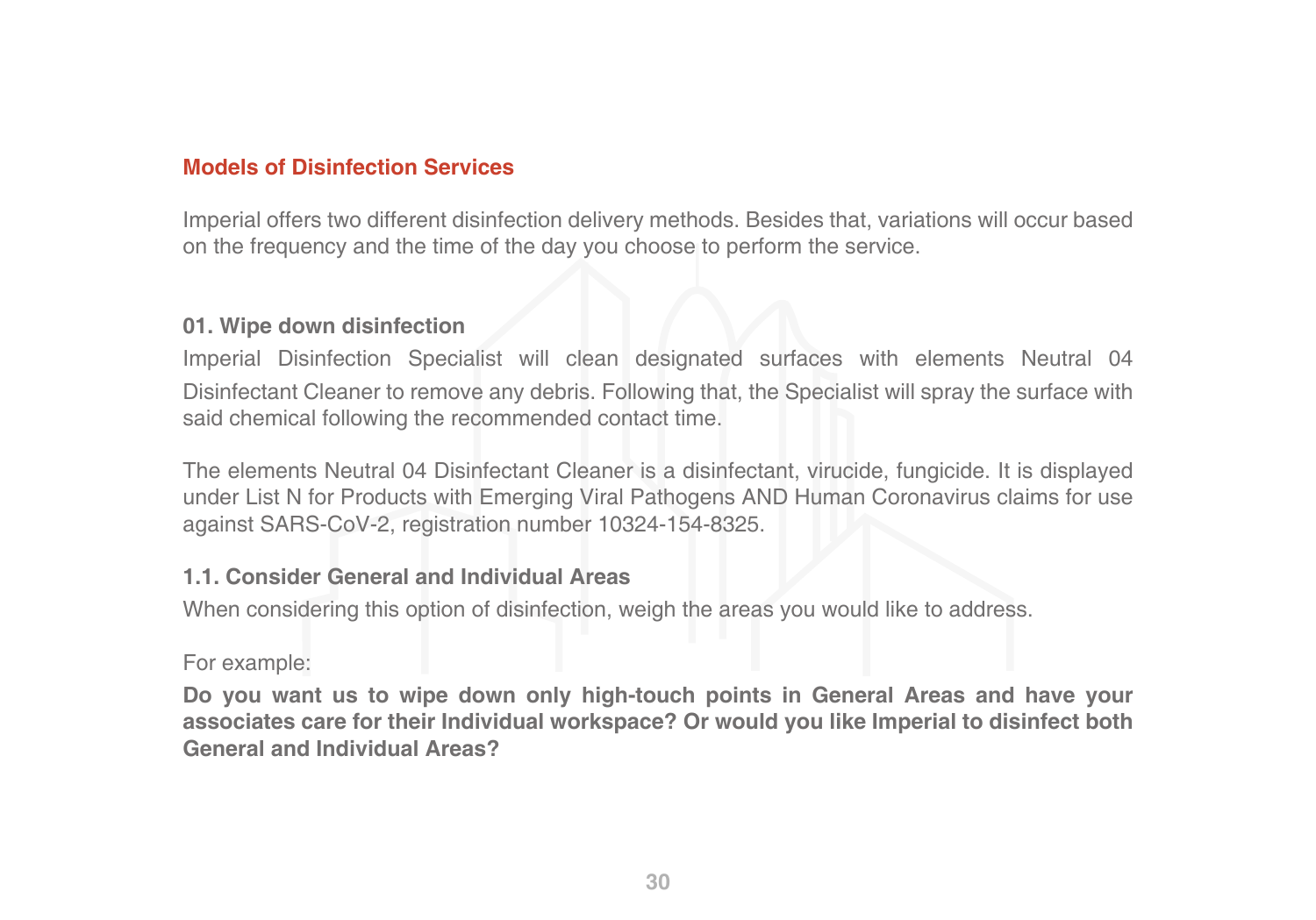### **1.2. Consider the Time of the Day**

### a) After business hours disinfection

Including Disinfection Specialists to your night cleaning is a smart choice because it allows for a thorough service that will leave your facility ready for the following day.

### b) During business hours disinfection

Where there is human traffic, there is also a chance for contamination.

Having a Disinfection Specialist wiping down high-touch points during business hours helps minimize even more the spread of pathogens and reassures your colleagues and customers that you are taking real measures to protect them. Their visibility increases peace of mind and encourages each individual at your building to be mindful of their particular preventive measures.

The Disinfection Specialist is dedicated to constantly wipe down General Areas, being attentive to restrooms, cafeterias, breakrooms, conference rooms after meetings, common areas, and any specific requests.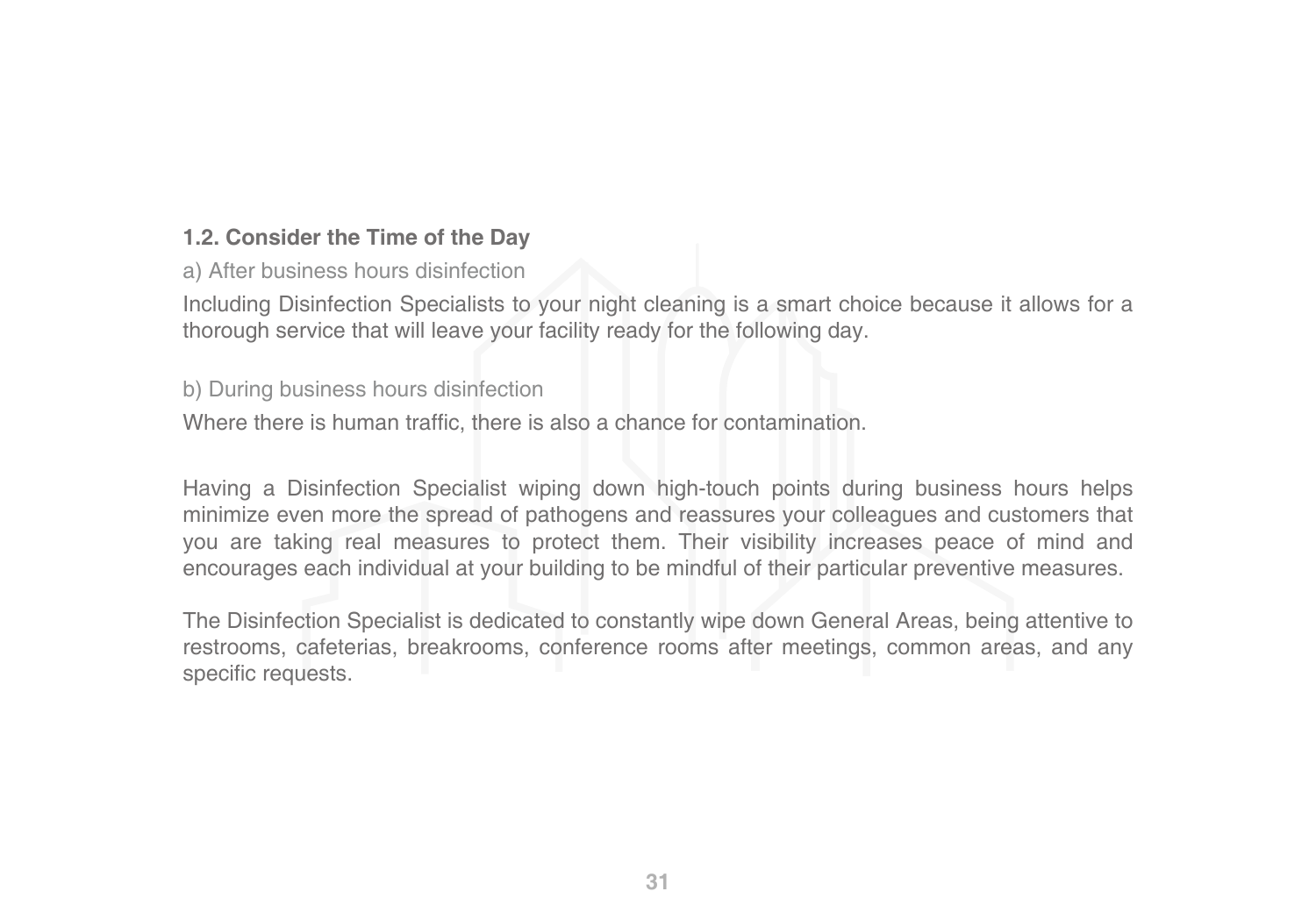### **02. Electrostatic Sprayer**

The Electrostatic Sprayer is the cutting-edge technology to disinfect your building thoroughly. The electrostatic delivery system allows 360° coverage that cleans around curved and hard-to-reach surfaces.

It covers a much larger area that would be unrealistic to achieve with a hands-on wipe down or larger and uncharged drops from a regular fogger/ sprayer.

The electrostatically charged droplets create a field in the spray plume that is magnetically drawn to any surface within 6 feet.

With an attraction coefficient 15 times greater than gravity, the electrostatic force field is so powerful the plume reverses direction to coat hidden and hard-to-reach surfaces that would typically be missed by conventional spraying or misting equipment.

The Disinfection Specialist first dilutes the Disinfection Tablets (PURTABS) in water. A tank containing that solution is attached to the Electrostatic Sprayer.

PURTABS' EPA registration number is 71847-6-91524 and is under EPA's List N with an exceptional contact time of 1 (one) minute.

Equipped with proper PPE, our trained Disinfection Specialists will use the machine throughout your whole building, disinfecting all areas and surfaces.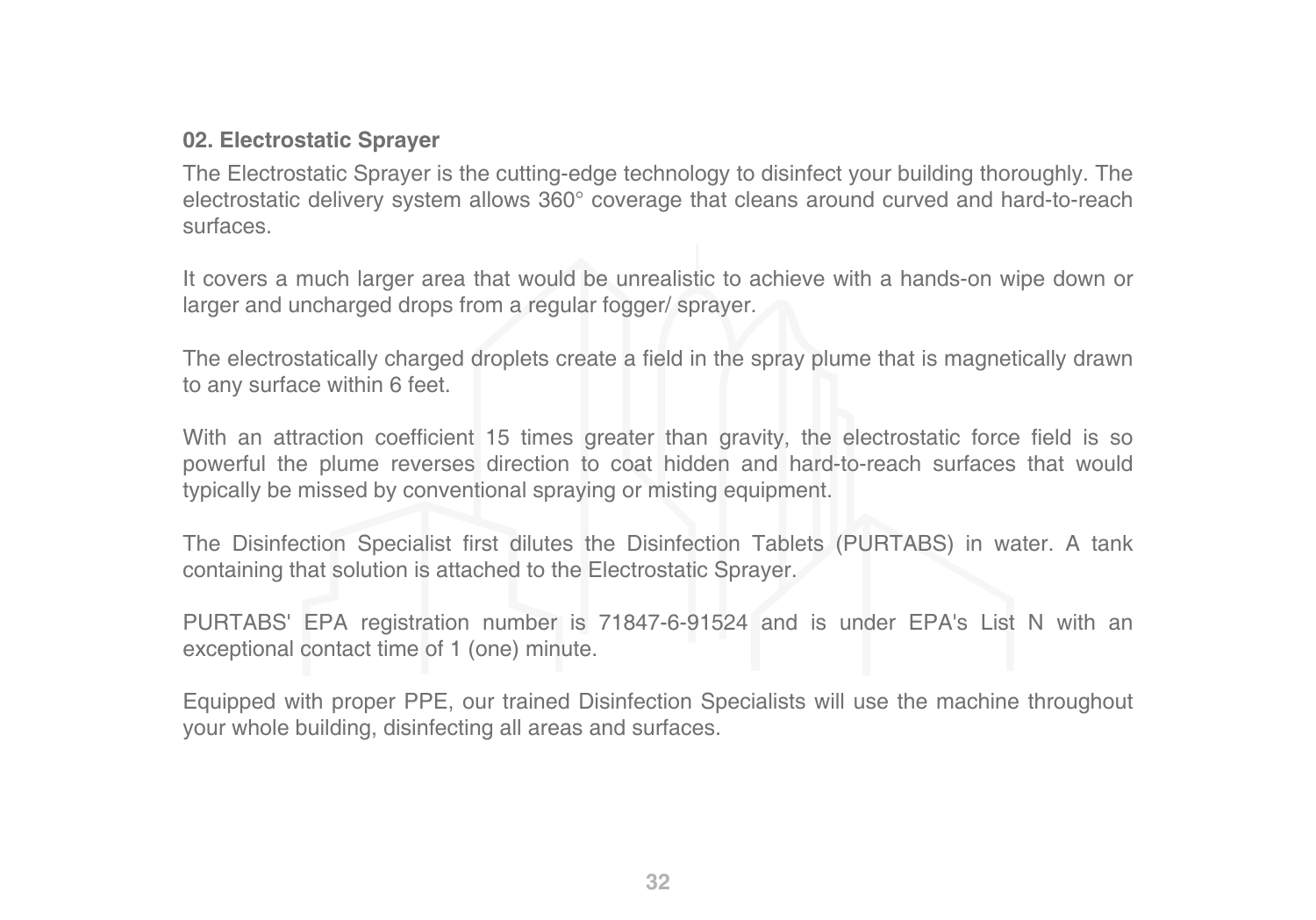**We understand you don't need more empty data or unrealistic suggestions.**

**We are committed to providing you with organized strategies that are practical and tend to your facility peculiarities.** 

**We are looking forward to assessing your building and delivering a detailed Cleaning and Disinfection Program.**

Please reach out to us to discuss a Specialized Disinfection Program for your facility.

Monique Accioly Director of Strategy and Development P: 401-345-6509 monique@imperialbmne.com